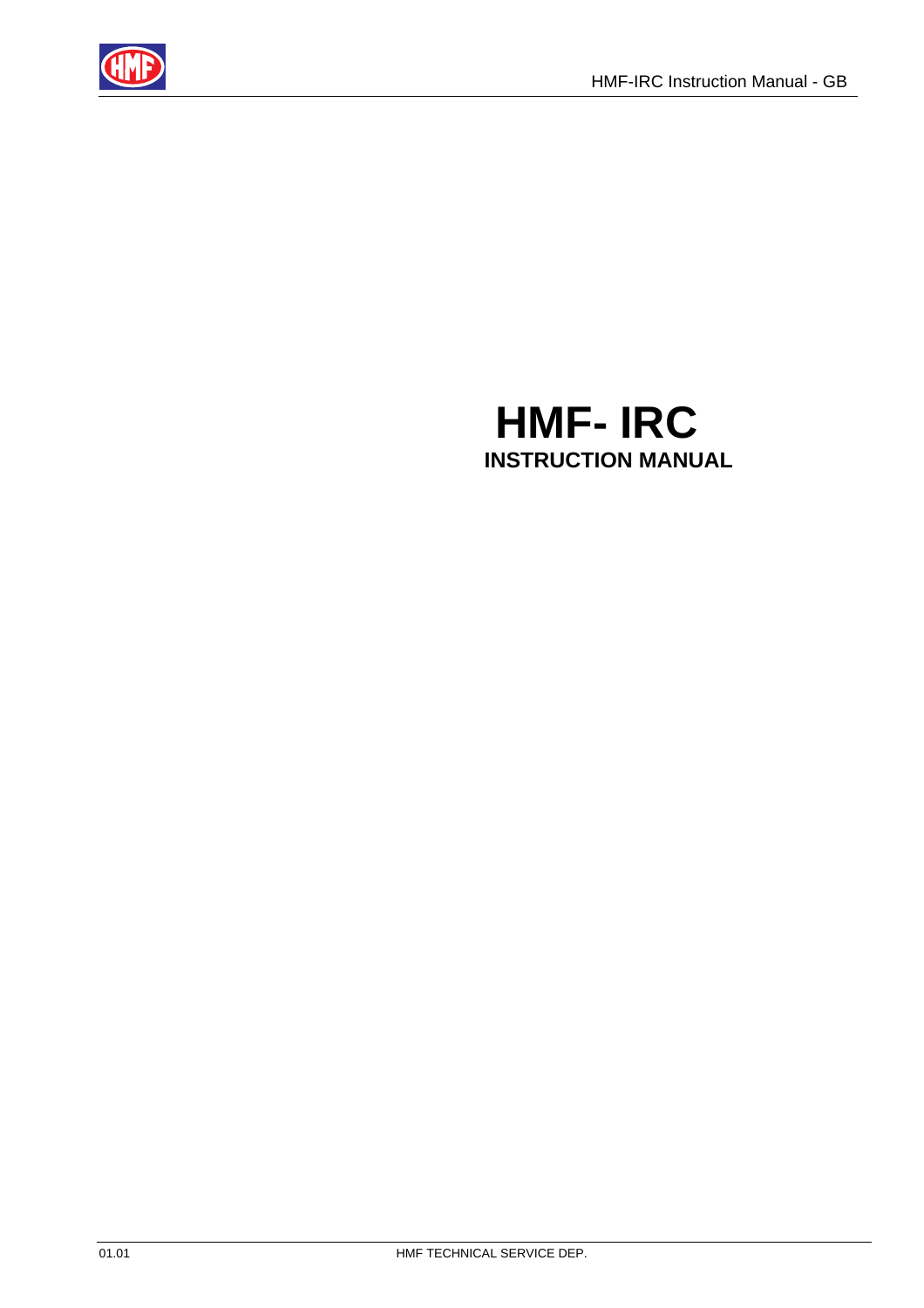



#### **Contents**

| <b>Chapter</b> |                                                                                             | Page           |
|----------------|---------------------------------------------------------------------------------------------|----------------|
| 1.<br>2.<br>3. | <b>Introduction</b><br>The Components of the IRC-system<br><b>Description of the system</b> | 3<br>4<br>5    |
| 3.1            | The IRC-system, general Description                                                         | 5              |
| 3.2            | <b>IRC-Remote Control Box</b>                                                               | 6              |
| 3.2.1          | <b>General Description of the Remote Control Box</b>                                        | 6              |
| 3.2.2          | <b>Control Levers</b>                                                                       | $\overline{7}$ |
| 3.2.2.1        | <b>Operating Symbols</b>                                                                    | $\overline{7}$ |
| 3.2.2.2        | Lever Sequence, 6 Loader Functions                                                          | 8              |
| 3.2.2.3        | Lever Sequence, 5 Loader Functions                                                          | 8              |
| 3.2.2.4        | Lever Sequence, 4 Loader Functions                                                          | 9              |
| 3.2.2.5        | Lever Sequence, 6+2 Loader Functions                                                        | 9              |
| 3.2.3          | <b>Press Buttons and Tumbler Switches</b>                                                   | 10             |
| 3.2.3.1        | <b>Remote Control of RCL functions</b>                                                      | 10             |
| 3.2.3.2        | <b>Engine Throttle Control (Option)</b>                                                     | 11             |
| 3.2.3.3        | Engine start-stop (Option)                                                                  | 12             |
| 3.2.3.4        | Electric Reverser Function, 7 or 8 Loader Functions                                         | 13             |
| 3.2.3.5        | <b>Choice of Engine Revolutions (Option)</b>                                                | 15             |
| 3.2.4          | The Remote Control Box in Stand-by Mode                                                     | 16             |
| 3.3            | <b>IRC-Electronic Box</b>                                                                   | 16             |
| 3.4            | <b>IRC-battery and battery Charger</b>                                                      | 17             |
| 3.4.1          | Replacement of the battery                                                                  | 17             |
| 3.4.2          | Charging of the Battery                                                                     | 18             |
| 3.4.3          | Good Advice about the Battery                                                               | 18             |
| 3.5            | Remote control cable (option)                                                               | 19             |
| 3.6            | <b>Transmitter System, frequencies</b>                                                      | 19             |
| 4.             | <b>Safety Regulations</b>                                                                   | 20             |
| 5.             | <b>Starting Up of the Loader</b>                                                            | 21             |
| 5.1            | Starting Up from the Indicator Panel of the RCL                                             | 21             |
| 5.2            | Starting Up of the IRC-System                                                               | 22             |
| 5.3            | Starting Up from the IRC-Remote Control Box                                                 | 22             |
| 6.             | <b>Signalling during Loader Operation</b>                                                   | 23             |
| 7.             | <b>Emergency Stop during Loader Operation</b>                                               | 23             |
| 8.             | <b>Stopping the IRC-system</b>                                                              | 23             |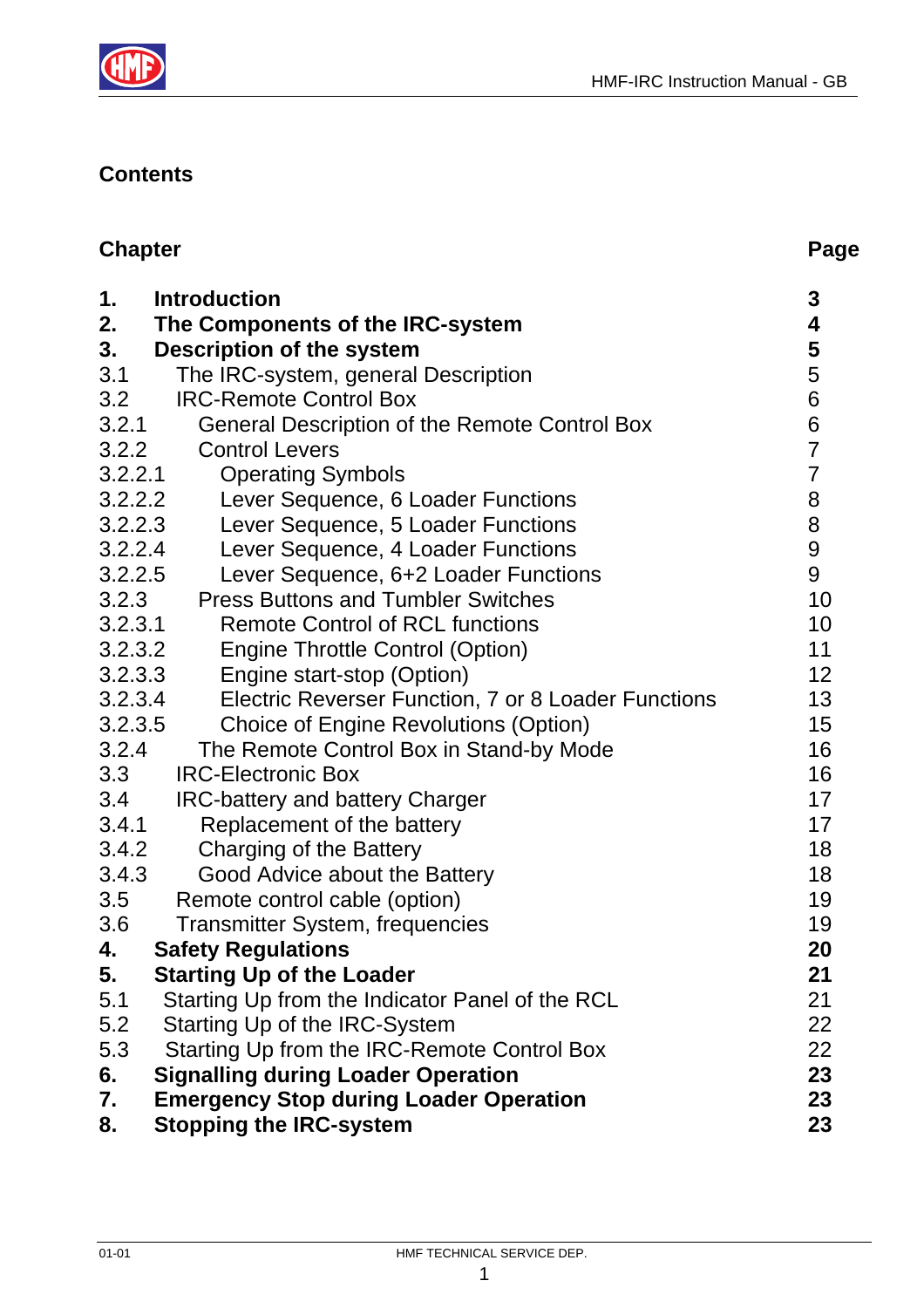



| 9. | <b>Emergency Operation of the Loader</b> | 24 |
|----|------------------------------------------|----|
|    | 10. The HDL-system (Option)              | 24 |
|    | 10.1 Proportional HDL                    | 25 |
|    | 10.2 Micro Operation                     | 25 |
|    | 11. Troubleshooting                      | 26 |
|    | 12. Maintenance                          | 27 |
|    | 13. Technical Data                       | 28 |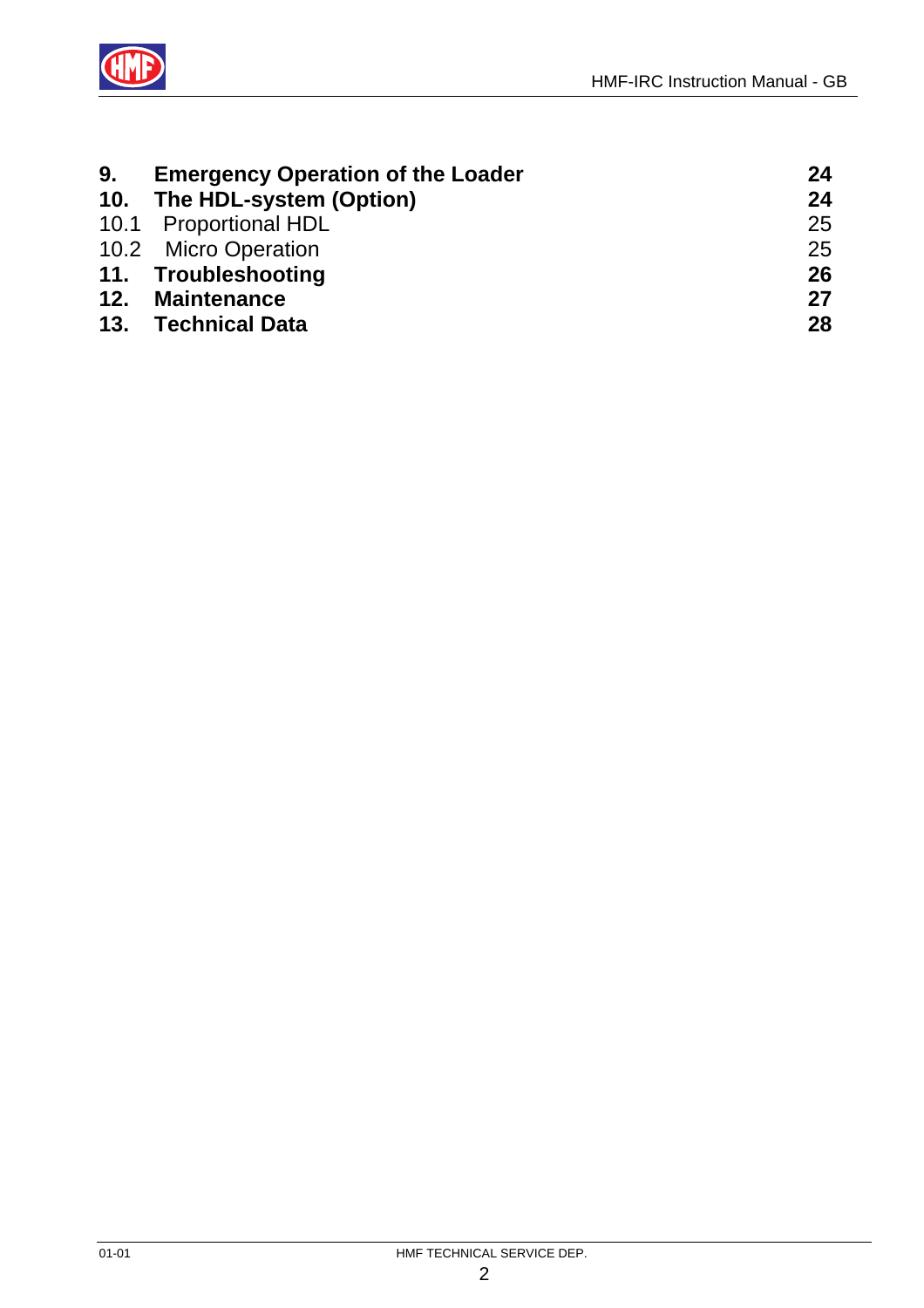

### **1. Introduction**

This instruction manual on HMF-IRC radio remote control is meant for the user of the loader and must be considered as a supplement to:

- the Instruction Manual for the individual Loader Series and
- the RCL Instruction Manual

It is important to read these instruction manuals before starting up and using the radio remote control. This should give the best starting point for an unproblematic use of the system.

The designation IRC is short for Integrated Radio Control, which means that the transmission of data from the radio remote control is an integrated part of the loader's RCL safety system.

During loader operation, the IRC-system sends signals to the RCL 5100/5200 controller which monitors which loader functions that are activated.

The RCL safety system is thus monitoring the following parameters:

- The load moment of the loader
- The operation of the loader
- The functional conditions

and stops the loader if critical situations occur.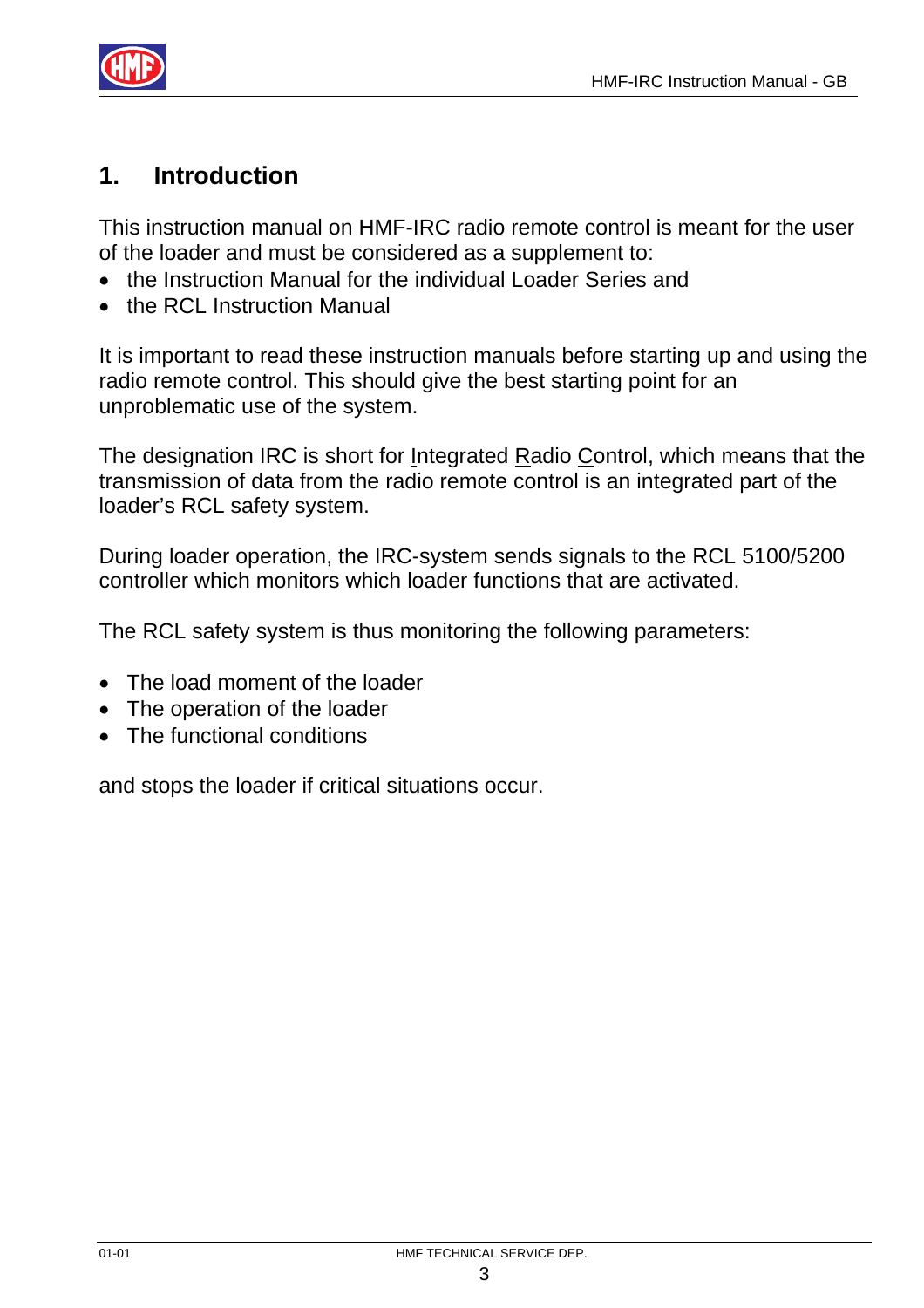

# **2. The Components of the IRC-System**

The IRC system consists of the following components:

Remote control box with radio transmitter Electronic box with radio receiver Battery for the remote control box (2 pcs.) Remote control cable (option) Battery Charger

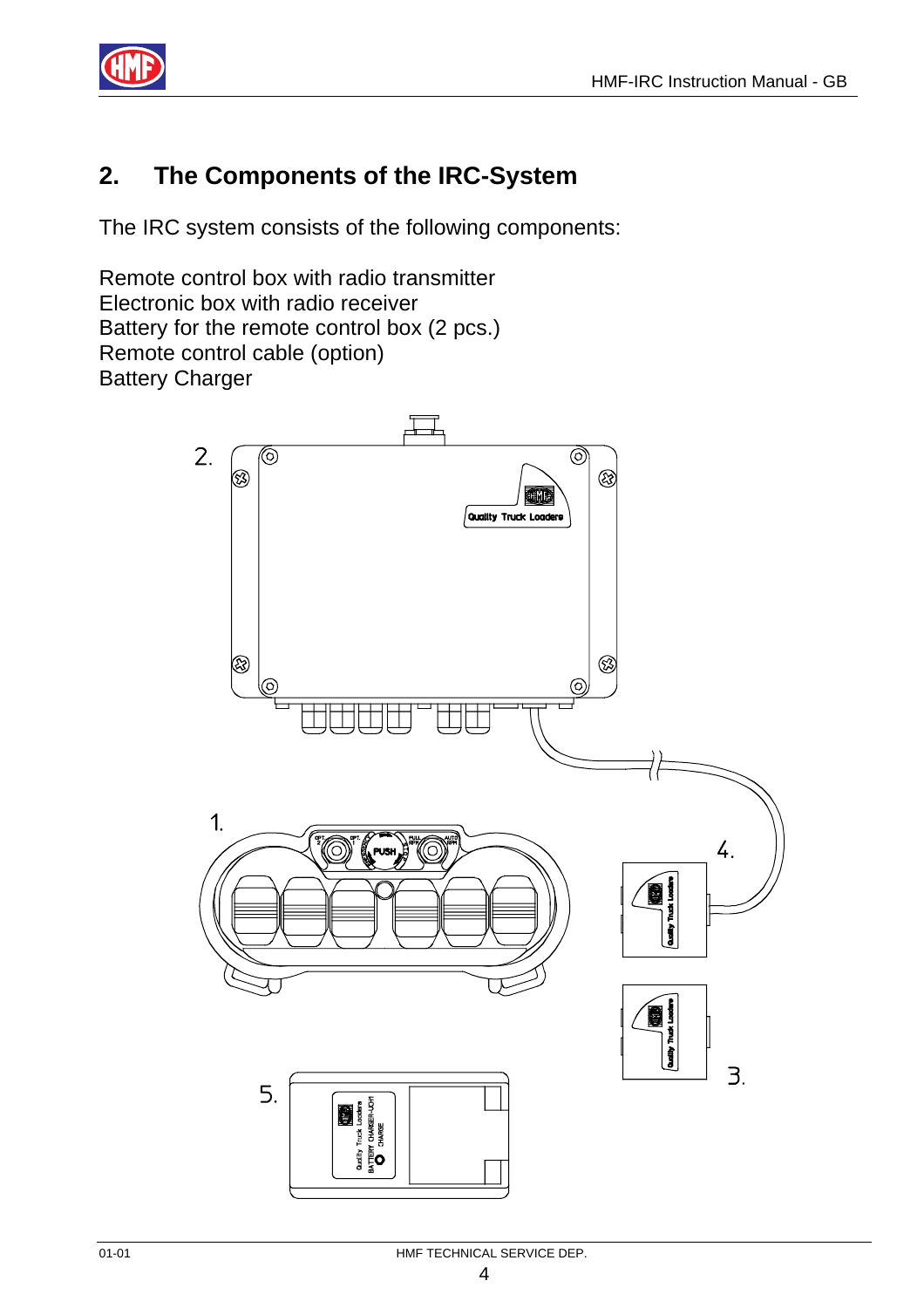

#### **3. Description of the System**

#### **3.1 The IRC-System, general Description**

The electronic box is connected to the electric activations on the valve block by means of electric cables.

During loader operation, the control levers on the remote control box are operated. Digitally coded control information is thus sent via radio signals to the electronic box. The radio signals are converted to electric voltage, which is sent to the electric activations of the valve block.

In the electric activations the electric voltage controls small hydraulic solenoid valves. These solenoid valves control a hydraulic oil pressure, which activates the control levers of the valve block.

The control levers on the valve block move at the same speed and in the same direction as the control levers on the remote control box.

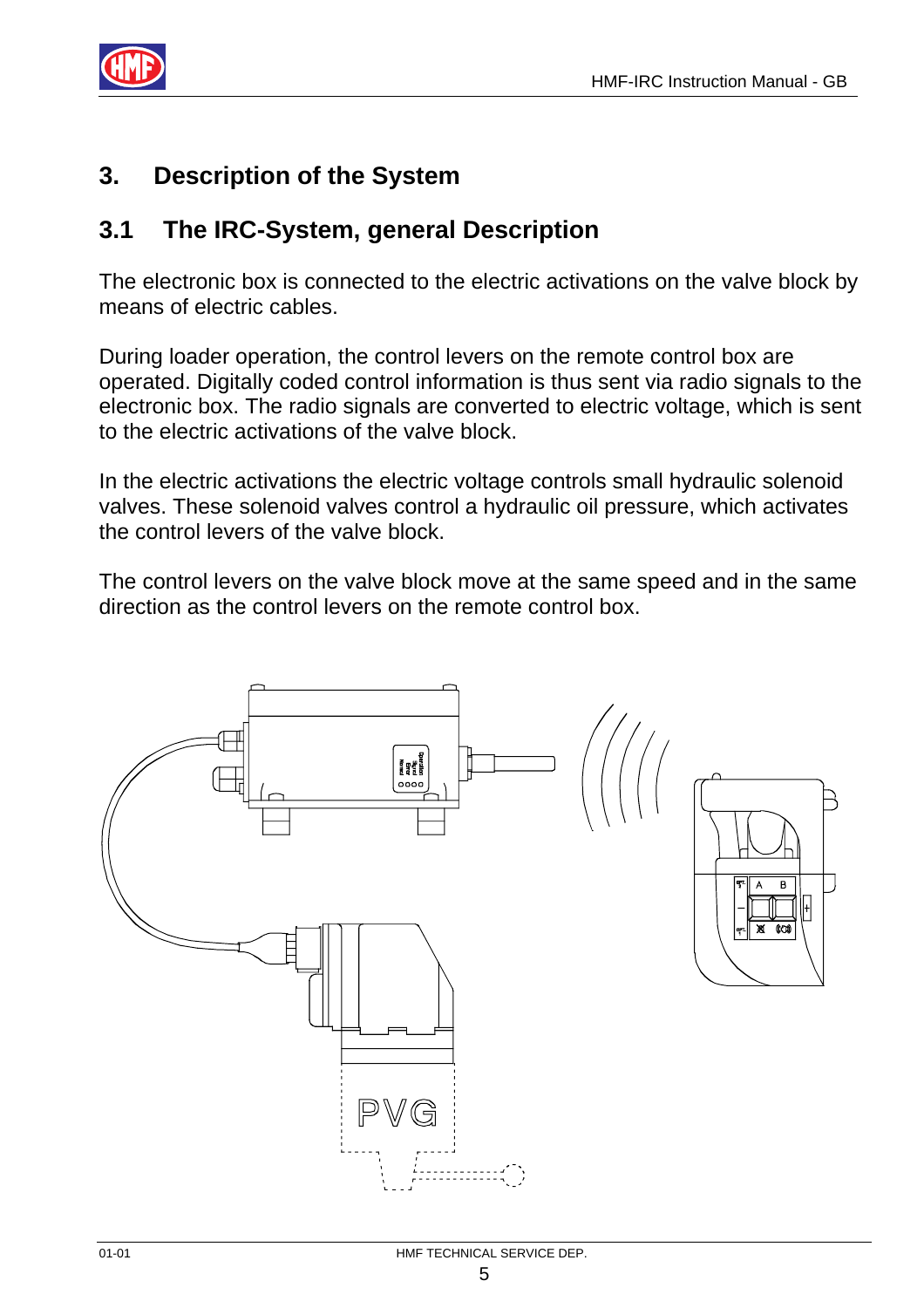

# **3.2 IRC-Remote Control Box**

#### **3.2.1 General Description of the Remote Control Box**

The remote control box can be equipped with up to 6 **control levers** (pos. 1) depending on how many loader functions are to be operated.

The **left tumbler switch** (pos. 2) and the **right tumbler switch** (pos. 3) for operating extra functions are placed in front of the control levers. Please note: extra functions related to the engine control of the vehicle, are only active when the vehicle body builder has carried out the necessary electric connections.

In front of the control levers there is also a **stop button** (pos. 4) as well as an **indicator lamp** (pos. 5). The indicator lamp as well as the built-in **buzzer** currently keep the operator informed of the functional condition of the system.

On the right side of the remote control box is built in a **key switch** (pos. 6). The **press buttons** (pos. 7) remote control functions in the RCL controller.

On the left side of the remote control box are built in some **press buttons** (pos. 8) for extra functions.

The remote control box is powered by a **battery** (pos. 9) placed at the bottom of the box.



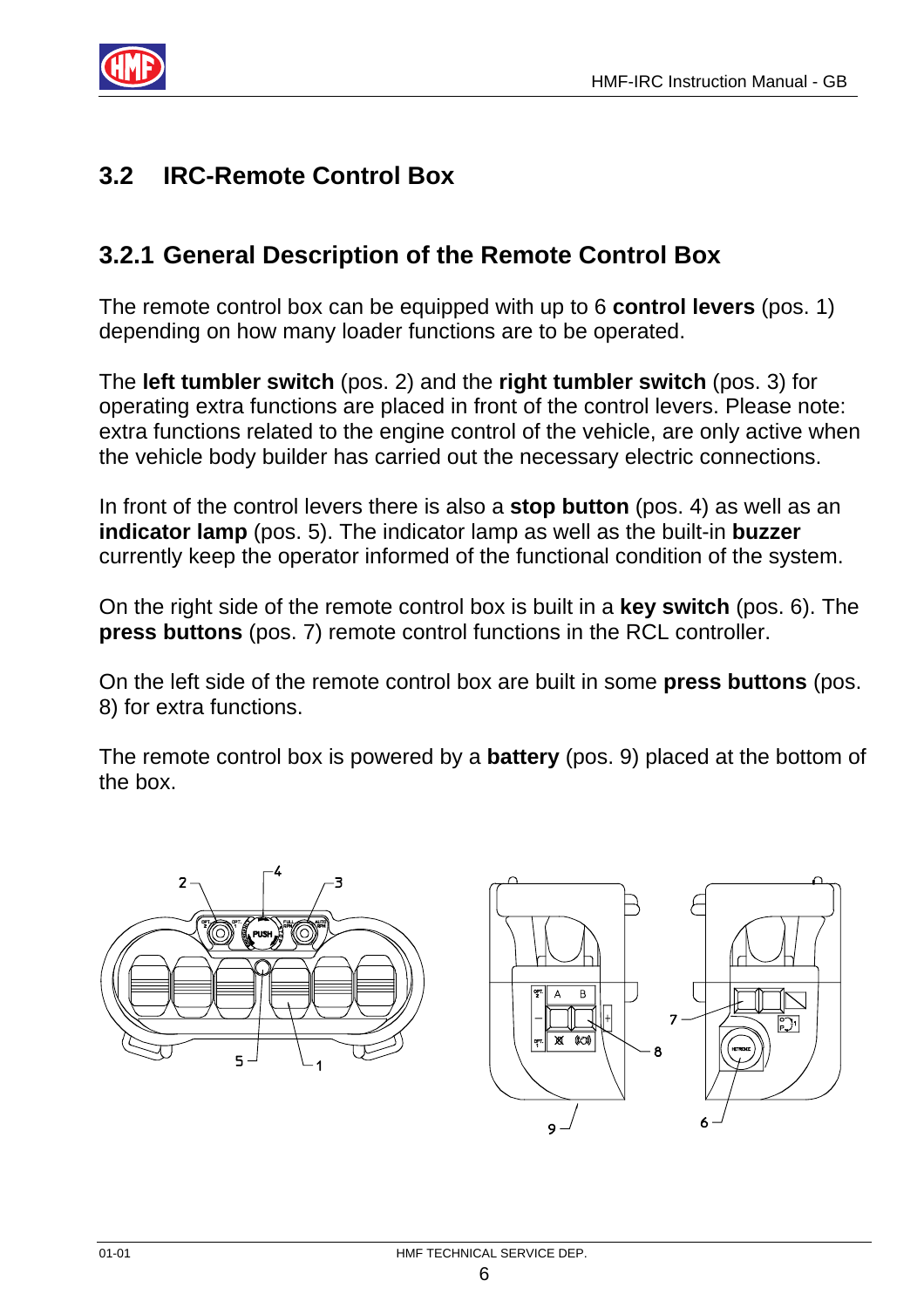

# **3.2.2 Control Levers**

The control levers have stepless activation to both sides. They are springloaded and therefore they automatically go back into neutral position when they are released.

The control levers on the valve block move at the same speed and in the same direction as the control levers on the remote control box.

The signal from a control lever is proportional, i.e. the more it is operated towards the extreme position, the more speed is increased on the loader function in question.

**Please note** that all control levers must be in neutral position before starting up the system.

The number of control levers depends on the number of loader functions, which are to be remote controlled. From HMF the positioning of the individual control lever as well as the direction of travel of the loader in relation to the direction of travel of the control levers are determined as standard configurations.

A standard configuration can be changed by an HMF service point, if required.

#### **3.2.2.1 Operating Symbols**

Loaders equipped with IRC-system are delivered from HMF with operating symbols labelled on the remote control box.

When changing a standard configuration, the operating symbols must be labelled on the remote control corresponding to the lever sequence in question. At the same time, you must state the change in this Instruction Manual by changing one of the below sketches.

In the following pages are indicated the different standard configurations of the remote control boxes with their corresponding operating symbols.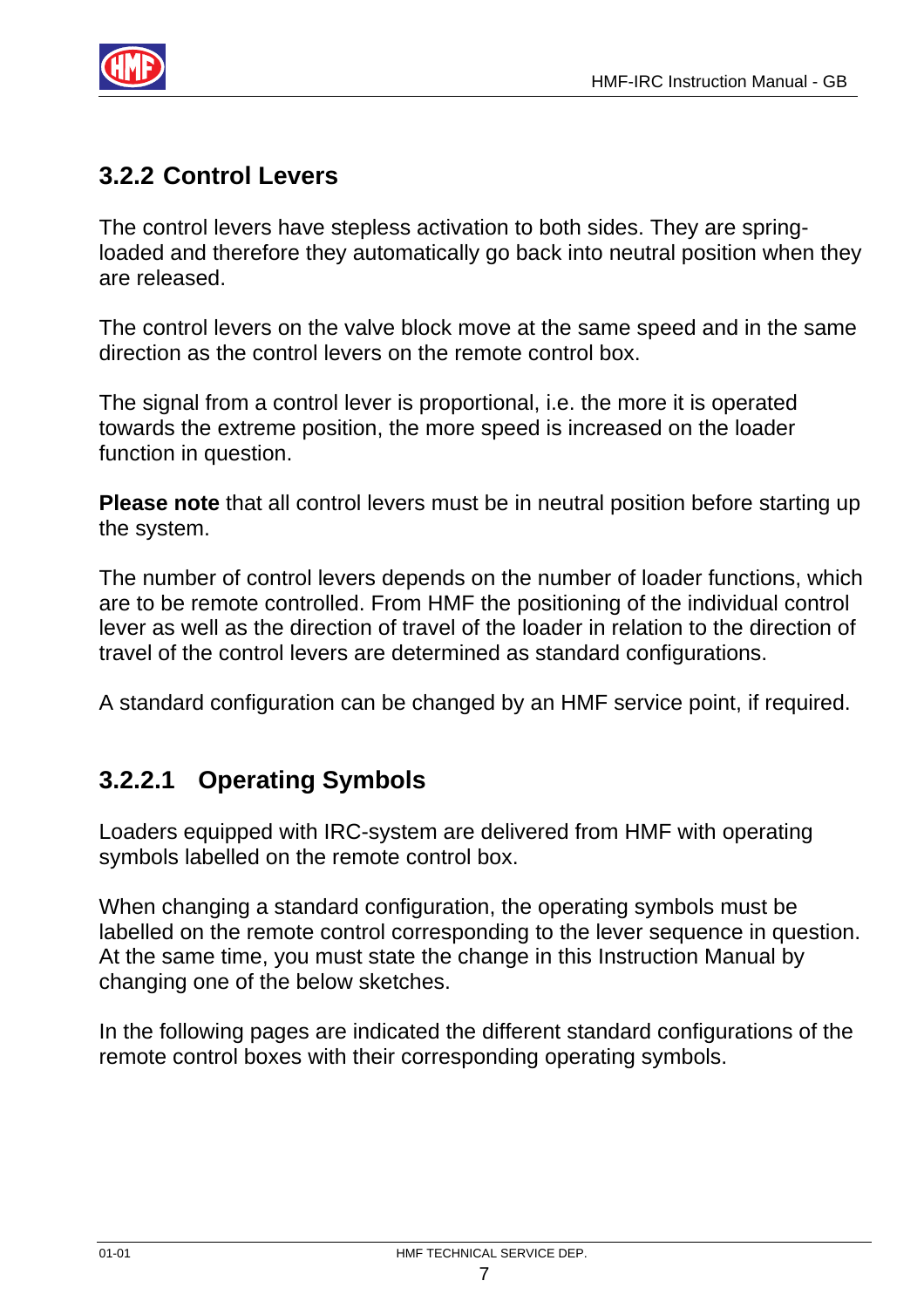

# **3.2.2.2 Lever Sequence, 6 Loader Functions**



**3.2.2.3 Lever Sequence, 5 Loader Functions** 

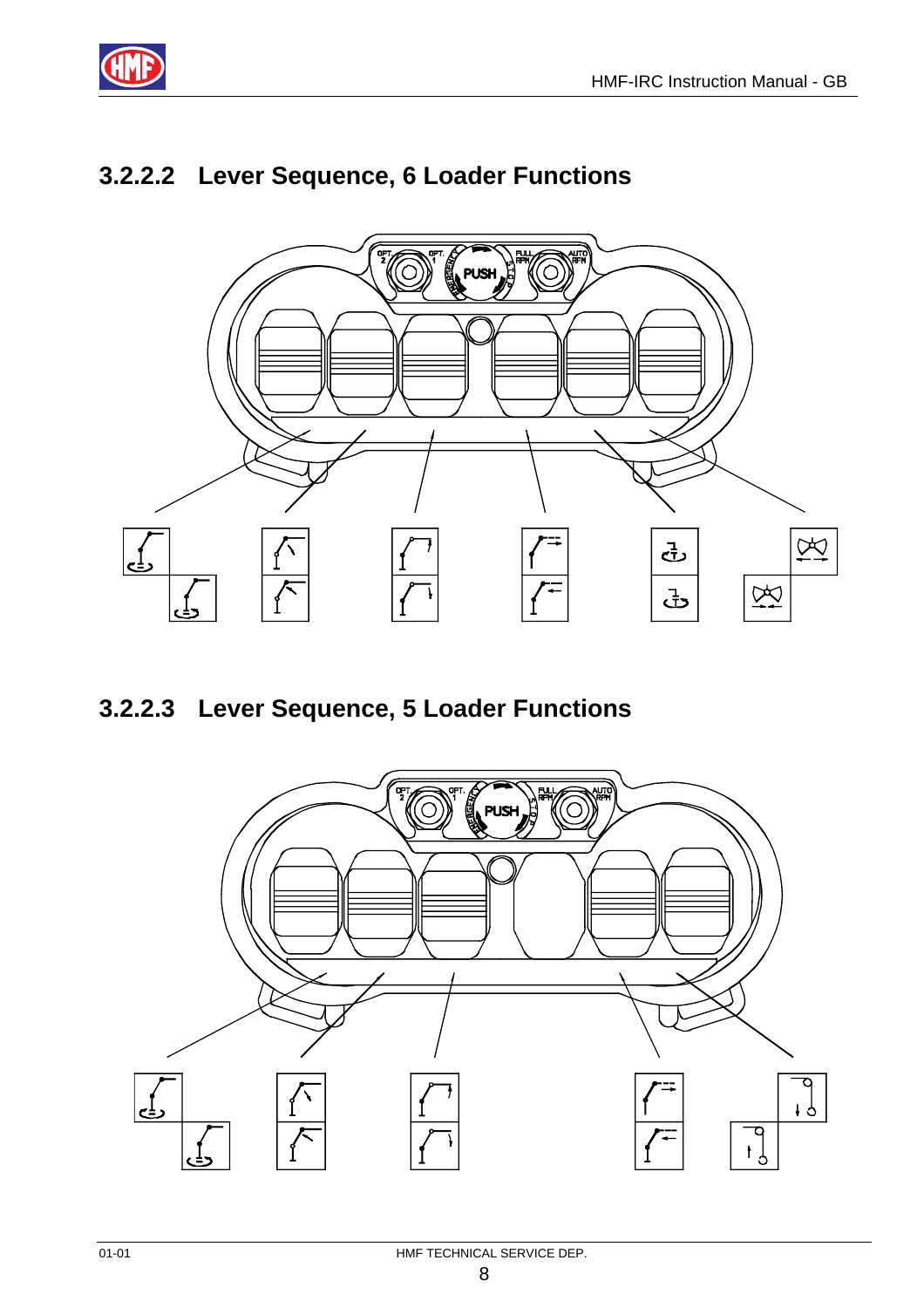

# **3.2.2.4 Lever Sequence, 4 Loader Functions**



#### **3.2.2.5 Lever Sequence, 6 + 2 Loader Functions**

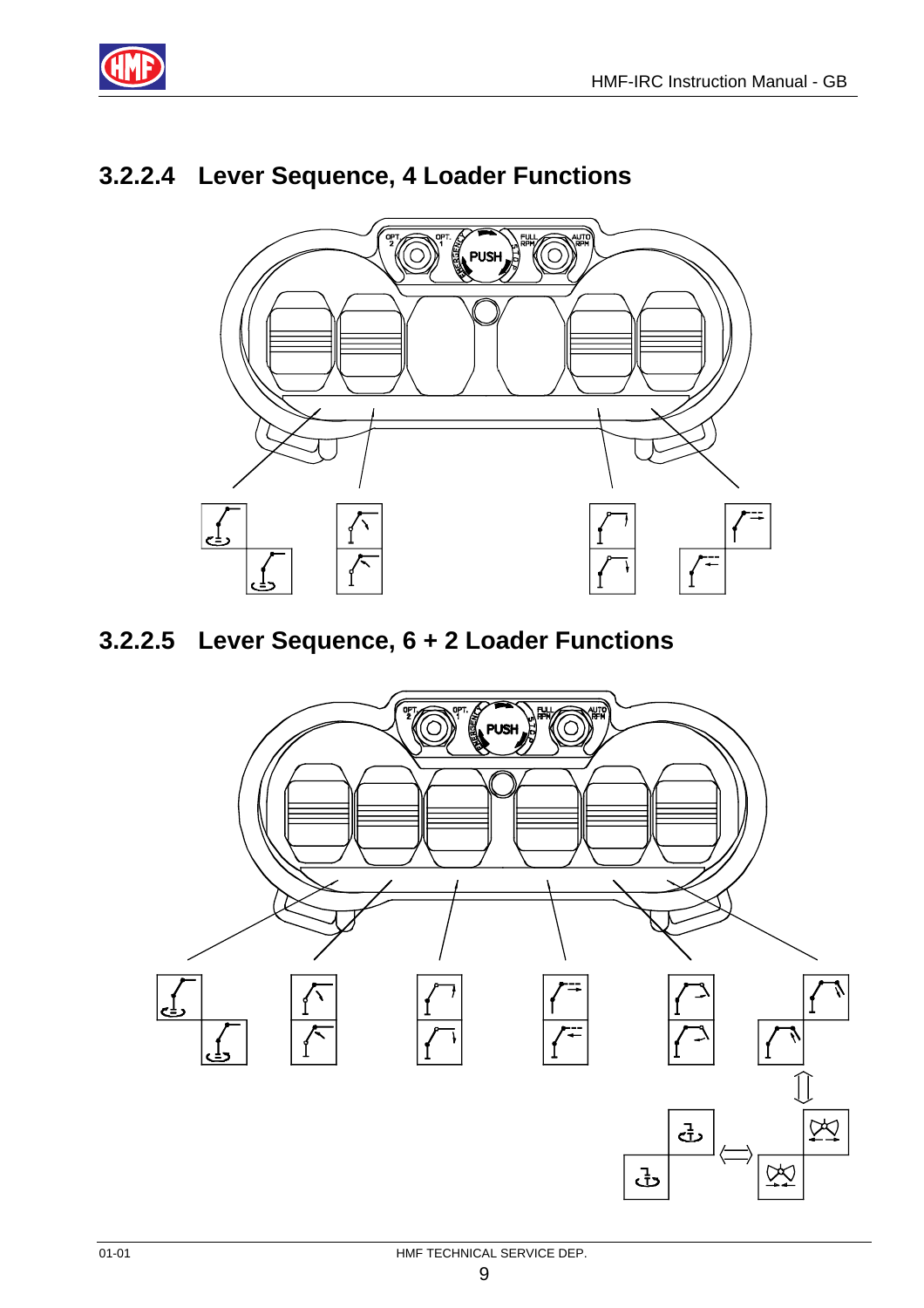

# **3.2.3 Press Buttons and Tumbler Switches**

All press buttons and tumbler switches on the remote control box only control "ON/OFF"-functions in the IRC-system.

## **3.2.3.1 Remote Control of RCL Functions**

On the RCL controller, different functions can be operated by means of the three press buttons; red, yellow and green. These functions can also be remote controlled by means of the press buttons on the right side of the remote control box. However, there are only two press buttons.

The functions of the **green** and **red** press buttons are operated directly, while the function of the **yellow** press button is operated by pushing the *left tumbler switch* to the right (opt. 1) and at the same time pushing the *red press button.*



The following functions are operated by means of the press buttons:

**Green press button**: Activation of the RCL-system / Deactivation of buzzer **Red press button**: Override / Manual activation of HDL / Indication of errors **Yellow press button**: Alternative function mode.

These RCL functions are thoroughly described in the RCL Instruction Manual.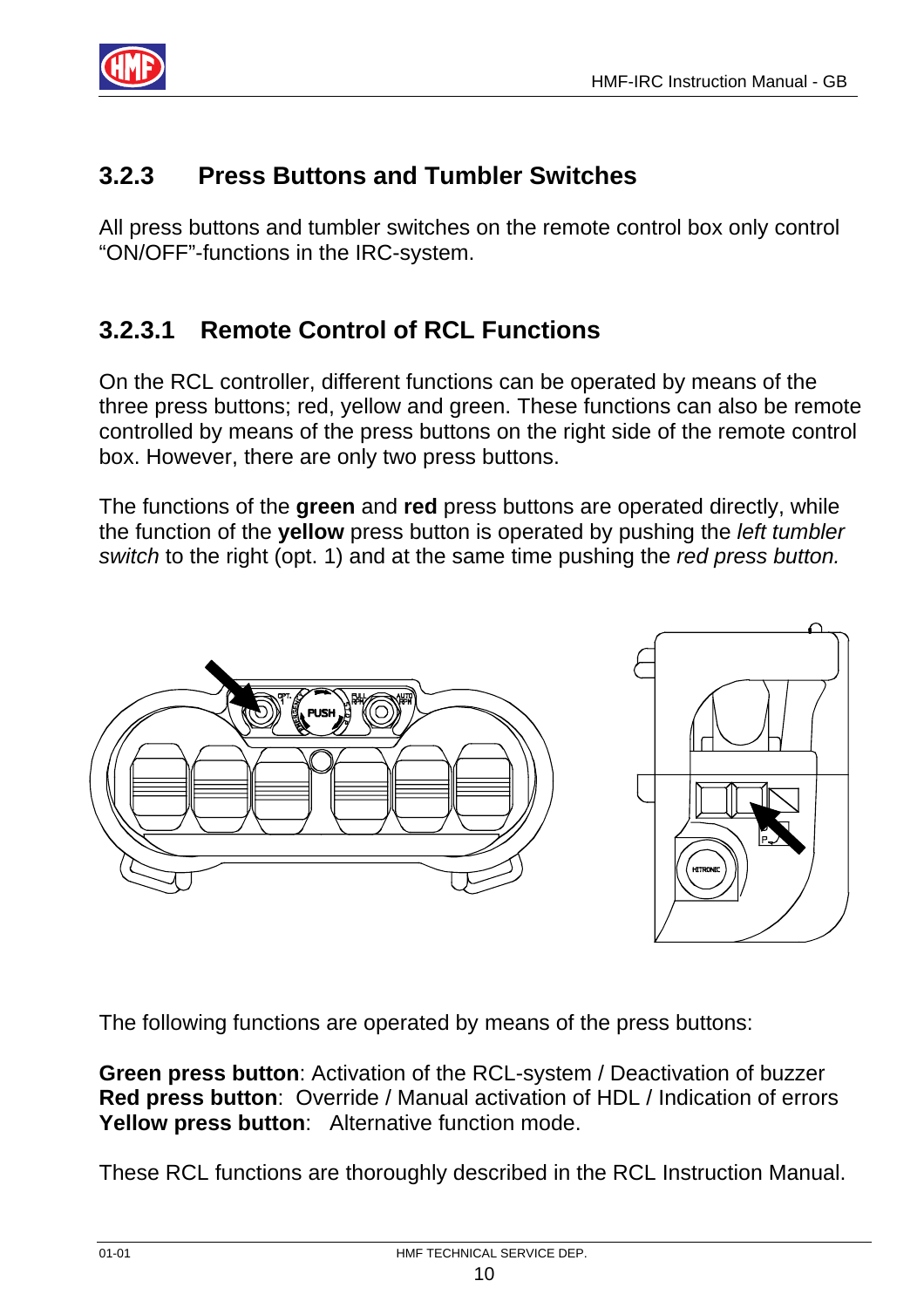

# **3.2.3.2 Engine Throttle Control (Option)**

Throttle control of the engine of the vehicle can be carried out from the remote control box. The regulation area is between idling and a max. number of revolutions fixed by the HMF service point and programmed in the EDC-engine control by the supplier of the vehicle.

Operate the throttle control in the following way:

- The *left tumbler switch* must be in central position
- By pushing the *right press button* several times, the number of revolutions is increased (+ RPM) stepwise
- By pushing the *left press button* several times, the number of revolutions is decreased (- RPM) stepwise



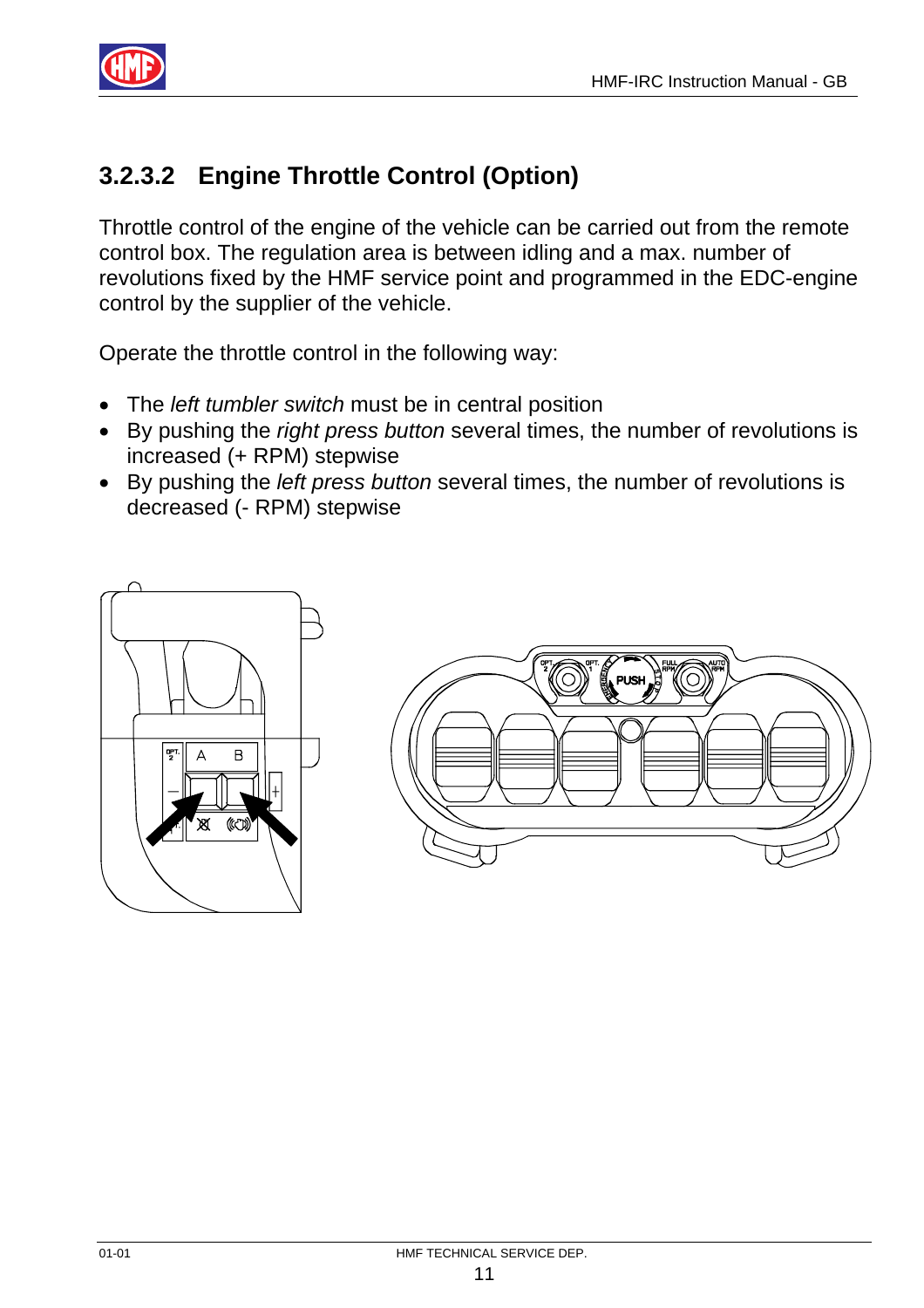

# **3.2.3.3 Engine Start-Stop (Option)**

The engine of the vehicle can be started and stopped from the remote control box as follows:

- Push the *left tumbler switch* to the right (opt 1). The tumbler switch must be kept in this position because it is spring-loaded and automatically goes back into neutral position
- The engine is started by pushing the *right press button*
- The engine is stopped by pushing the *left press button*

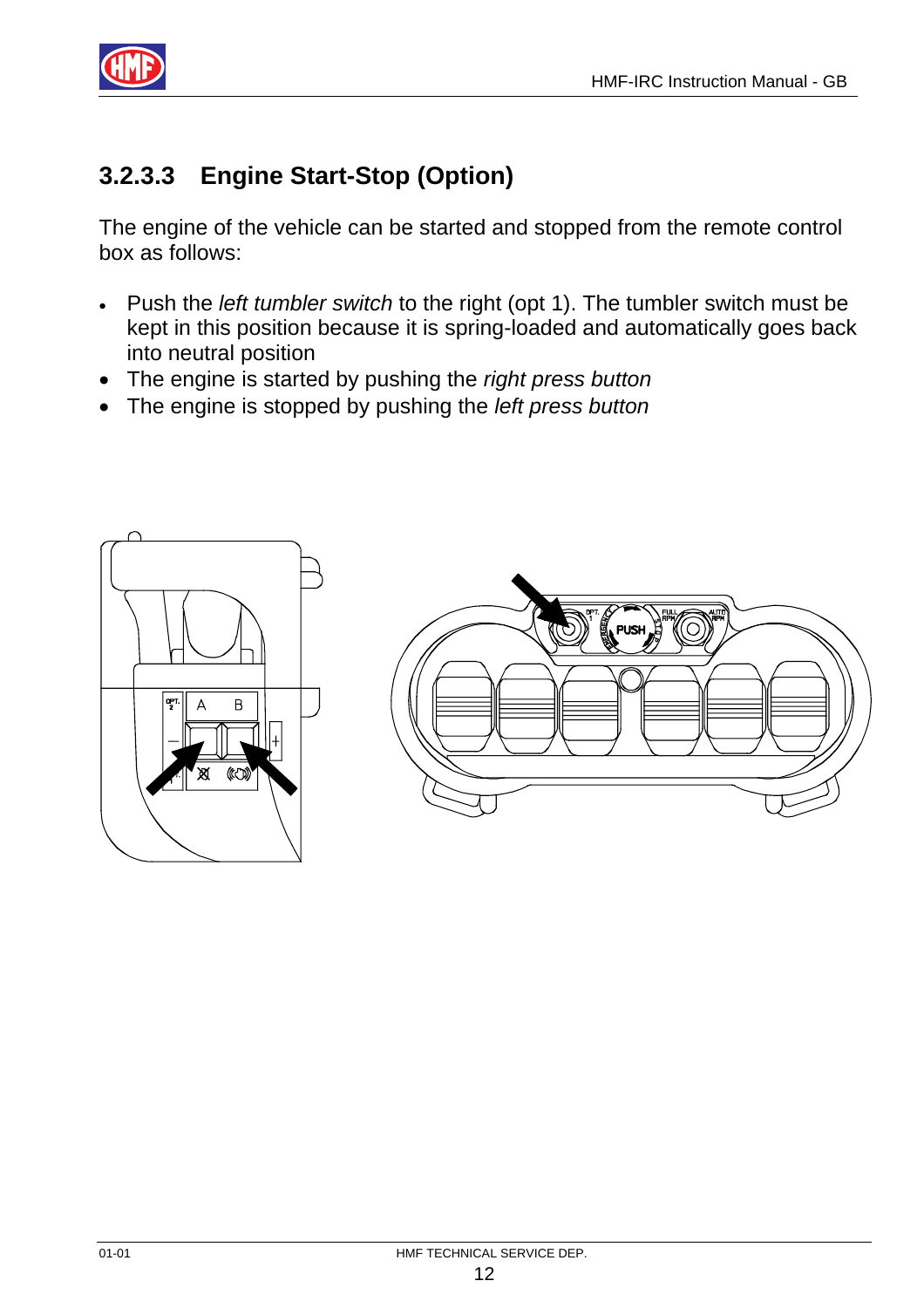

# **3.2.3.4 Electric Reverser Function, 7 or 8 Loader Functions**

The remote control box has 6 proportionally acting control levers for operating 6 loader functions.

By means of an electric reverser function it is possible to operate up to two more loader functions. I.e. one of the control levers can control three different loader functions (or loader equipment).

By means of the *left tumbler switch* and the *press buttons* on the left side of the remote control box, it is possible to change between up to three loader functions on the control lever.

#### Example:

The loader is fitted with Fly-Jib. The  $5<sup>th</sup>$  control lever operates the jib function of the Fly-Jib and the 6<sup>th</sup> control lever operates the extension function (the two levers to the extreme right) .

The Fly-Jib is fitted with extra valves for grab and rotator ( $7<sup>th</sup>$  and  $8<sup>th</sup>$  function).

Operate the grab and rotator in the following way:

- Push the *left tumbler switch* to the left (opt. 2).
- While holding down the *left press button* (A), the 6<sup>th</sup> control lever changes from Fly-Jib "extension"-function to "rotator"-function.
- While holding down the *right press button* (B), the 6<sup>th</sup> control lever changes from Fly-Jib "extension"-function to "grab"-function.



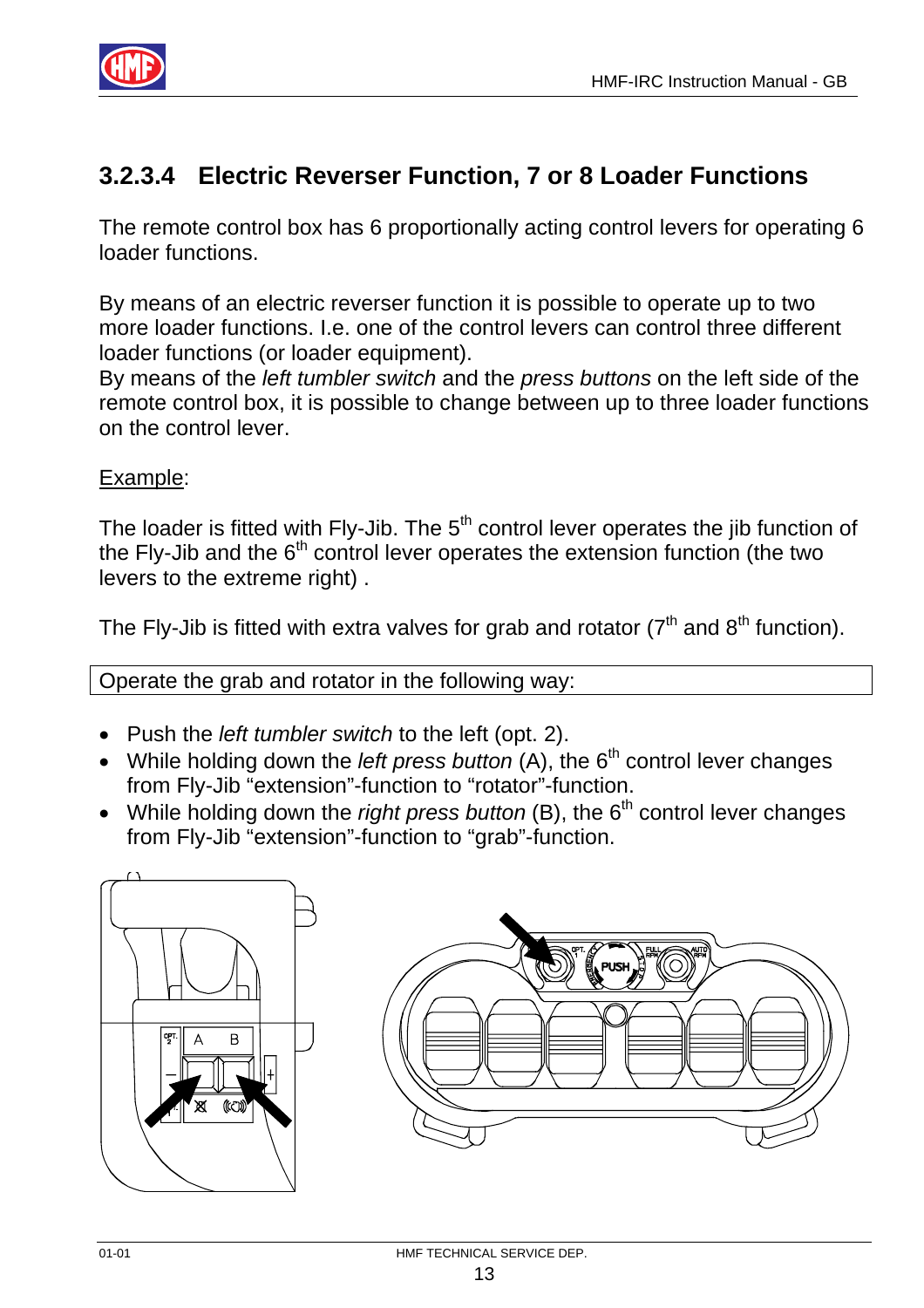

If you require the  $7<sup>th</sup>$  or  $8<sup>th</sup>$  loader function to be activated permanently, carry out as follows:

- Push the *left tumbler switch* to the left (opt. 2).
- Hold down the *left press button* (A) or the *right press button* (B) while pushing the *left tumbler switch* into central position again.



Now the "grab"- or "rotator"-function is a direct function in the  $6<sup>th</sup>$  control lever.

By repeating the procedure, the functions of the control levers are changed back to their original functions.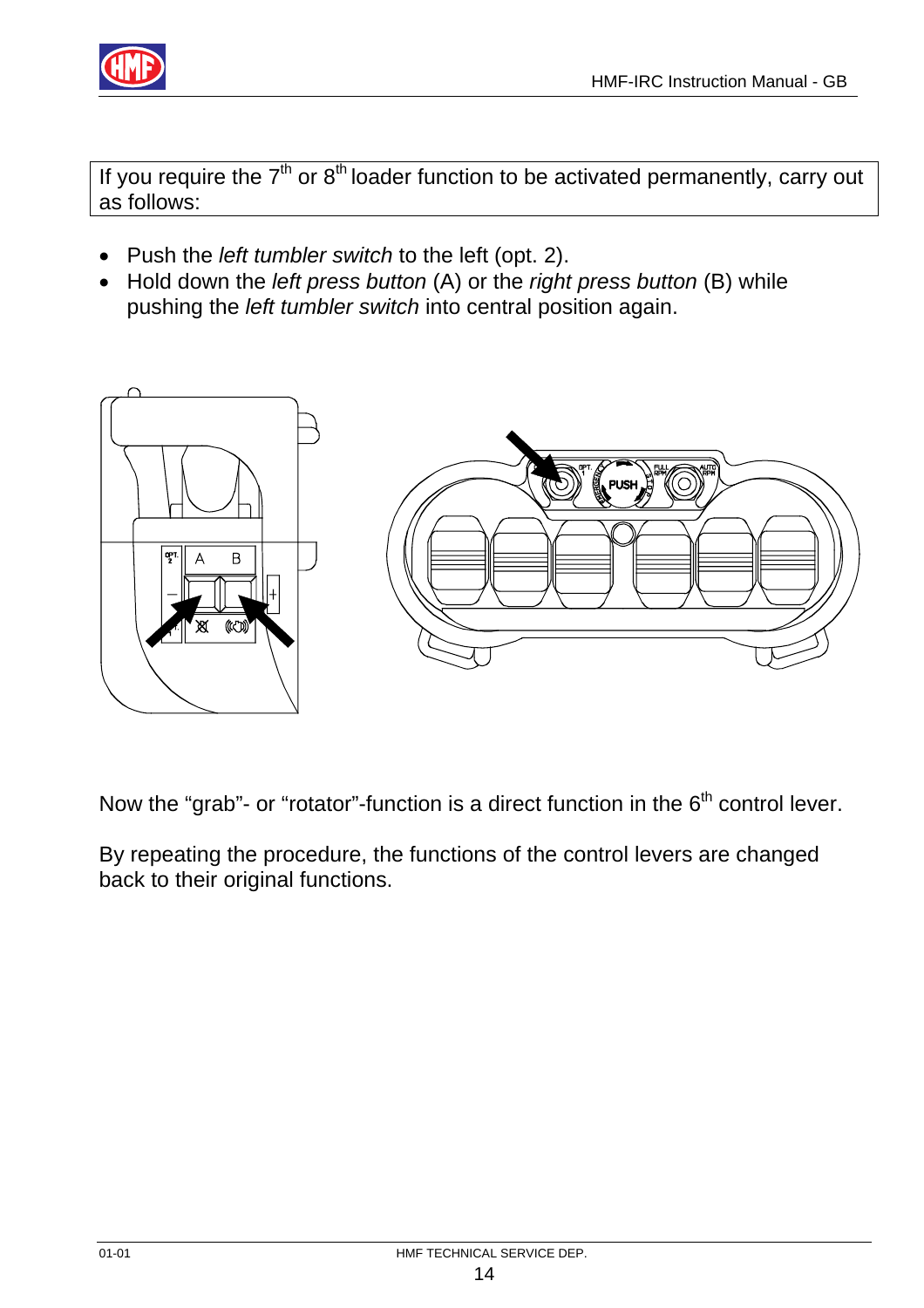

## **3.2.3.5 Choice of Engine Revolutions (Option)**

During loader operation, the number of engine revolutions must be increased to a fixed level (e.g. 900-1000 RPM) to optimise the capacity of the engine as well as the working speed of the loader.

The change from the engine running idle to its number of revolutions being increased into working level, can be remote controlled.

By means of the *right tumbler switch* on the remote control box, you can choose between two types of engine revolutions.

- If the *right tumbler switch* is in central position, the engine revolutions are not activated and the engine is running idle.
- If the *right tumbler switch* is pushed to the left (FULL RPM), the engine is continuously running at high working speed.
- If the *right tumbler switch* is pushed to the right (AUTO RPM), the high engine revolutions are automatically engaged and disengaged. I.e. when one of the control levers is being operated, the high engine revolutions are engaged. When the control levers are back in neutral position, the high engine revolutions are disengaged and the engine is running idle.

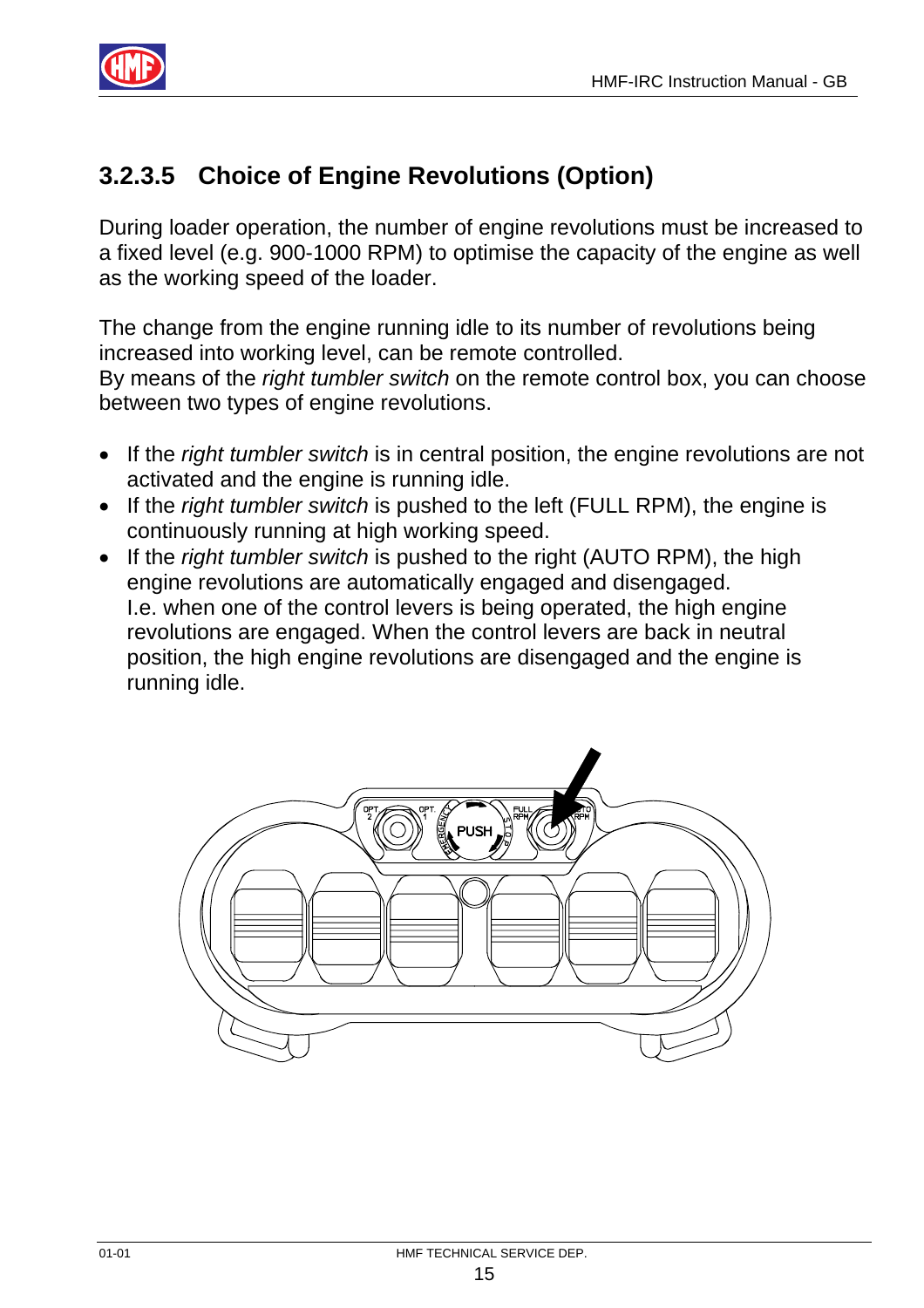

### **3.2.4 The Remote Control Box in Stand-By Mode**

To optimise the running time of the battery as well as for safety reasons, the remote control box is pre-programmed to go into stand-by mode after approx. 10 minutes. At the same time the indicator lamp turns off.

I.e. if there has been no operation from the remote control box for the last 10 minutes, it goes into stand-by mode, where the power consumption is very limited.

Please note! To reactivate the remote control box, push the green press button.

#### **3.3 IRC-Electronic Box**

A radio receiver is built into the electronic box, which by means of the external antenna receives radio signals from the remote control box.

The electronic box is connected to either 12 or 24 volts power supply from the accumulator of the vehicle. There are outputs for cable connection to the electric activations of the valve block as well as to the RCL-system.

On the right side of the electronic box there is a small square with four diodes signalling whether or not the system functions correctly.



| <b>Diode</b>     | Function                                                                 |  |
|------------------|--------------------------------------------------------------------------|--|
| <b>OPERATION</b> | The diode is flashing when the hydraulic pump of the vehicle has been    |  |
| (yellow diode)   | activated and the electric system is powered.                            |  |
| <b>SIGNAL</b>    | The diode is flashing when the remote control box is activated and the   |  |
| (green diode)    | decoder in the electronic box receives a correct radio signal.           |  |
| <b>NORMAL</b>    | The diode indicates that the system is ready for operation. The diode is |  |
| (yellow diode)   | lit while the SIGNAL diode is flashing.                                  |  |
| <b>ERROR</b>     | When the system functions normally, the diode must be turned off. In     |  |
| (red diode)      | connection with system errors, the diode is flashing at the same         |  |
|                  | interval as the OPERATION diode. Please see chapter on                   |  |
|                  | troubleshooting.                                                         |  |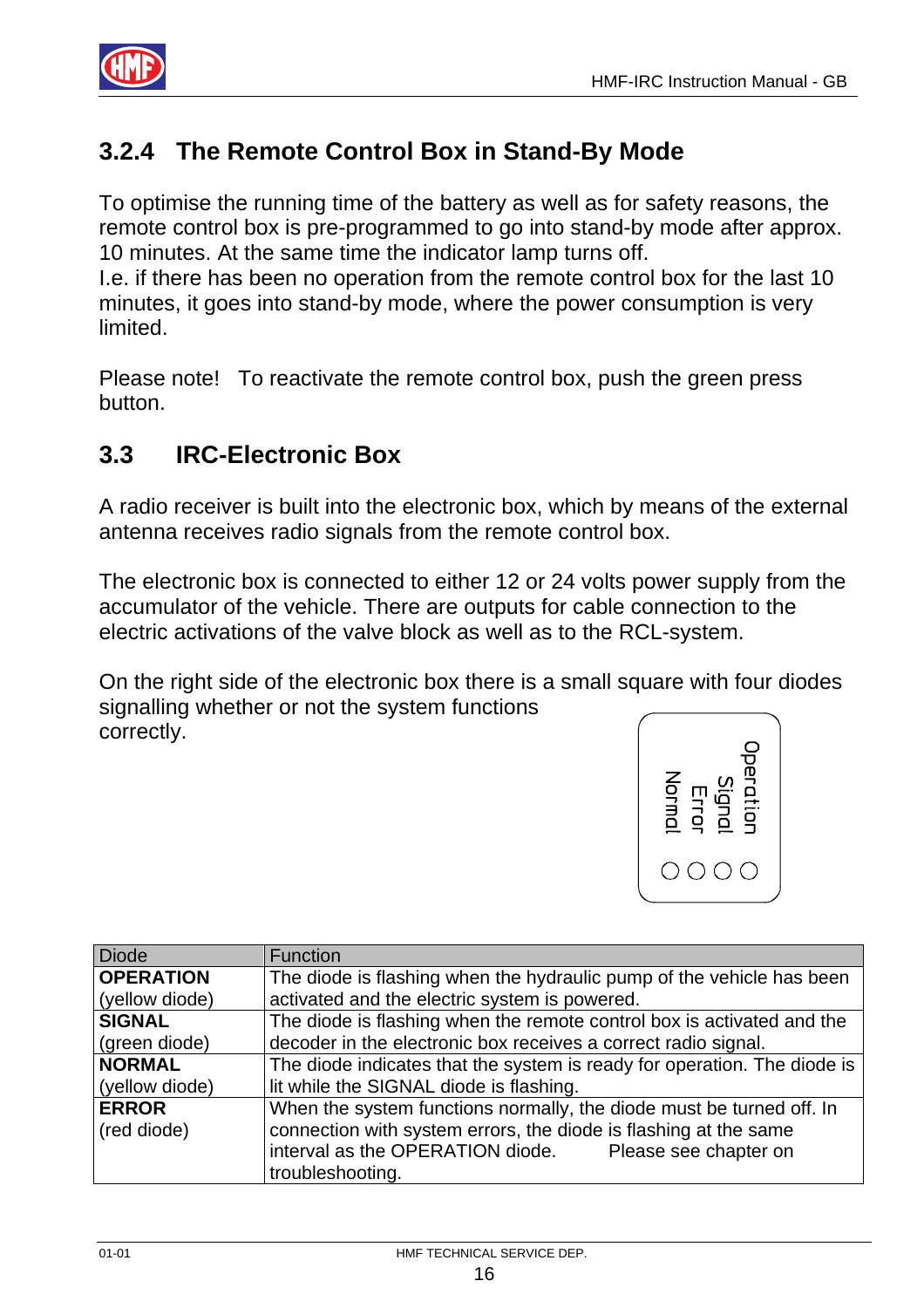

#### **3.4 IRC-Battery and Battery Charger**

Together with the IRC-system there are two rechargeable batteries. The battery is placed at the bottom of the remote control box and can be replaced by one single movement.

Please note: A completely charged battery works for approx. 8 hours of remote control operation.

The battery charger must by mounted in the driver's cab where it is protected against dirt and humidity. The charger must via a fuse be connected to 12 or 24 volts power supply directly to the battery of the vehicle. This is how charging is made possible, also when the ignition is turned off.

Please note: It takes approx. 3.5 hours to recharge a battery that has been completely discharged.

#### **3.4.1 Replacement of the Battery**

The transmitter electronics in the remote control box currently monitor the battery voltage. When the voltage comes below a certain value after approx. 8 hours of operation, the following is indicated:

- The buzzer in the remote control box gives a periodic signal during 30 seconds.
- Then the remote control box is disconnected

Now the battery has to be replaced by a recharged battery from the battery charger.

Follow the procedure below:

- Move the loader into a safe position within the 30 seconds of the periodic signal from the buzzer
- Turn the key switch on the right side of the remote control box into position "0"
- Take out the discharged battery from the remote control box
- Clean the battery compartment and make sure that the pole connectors are normally spring-loaded and not corroded
- Put a recharged battery from the battery charger up into the battery compartment and press it into position so that it is fixed and has a good electric connection
- Start up the remote control box according to the chapter: "Starting Up of the IRC-System"

The radio remote control is now ready for operation.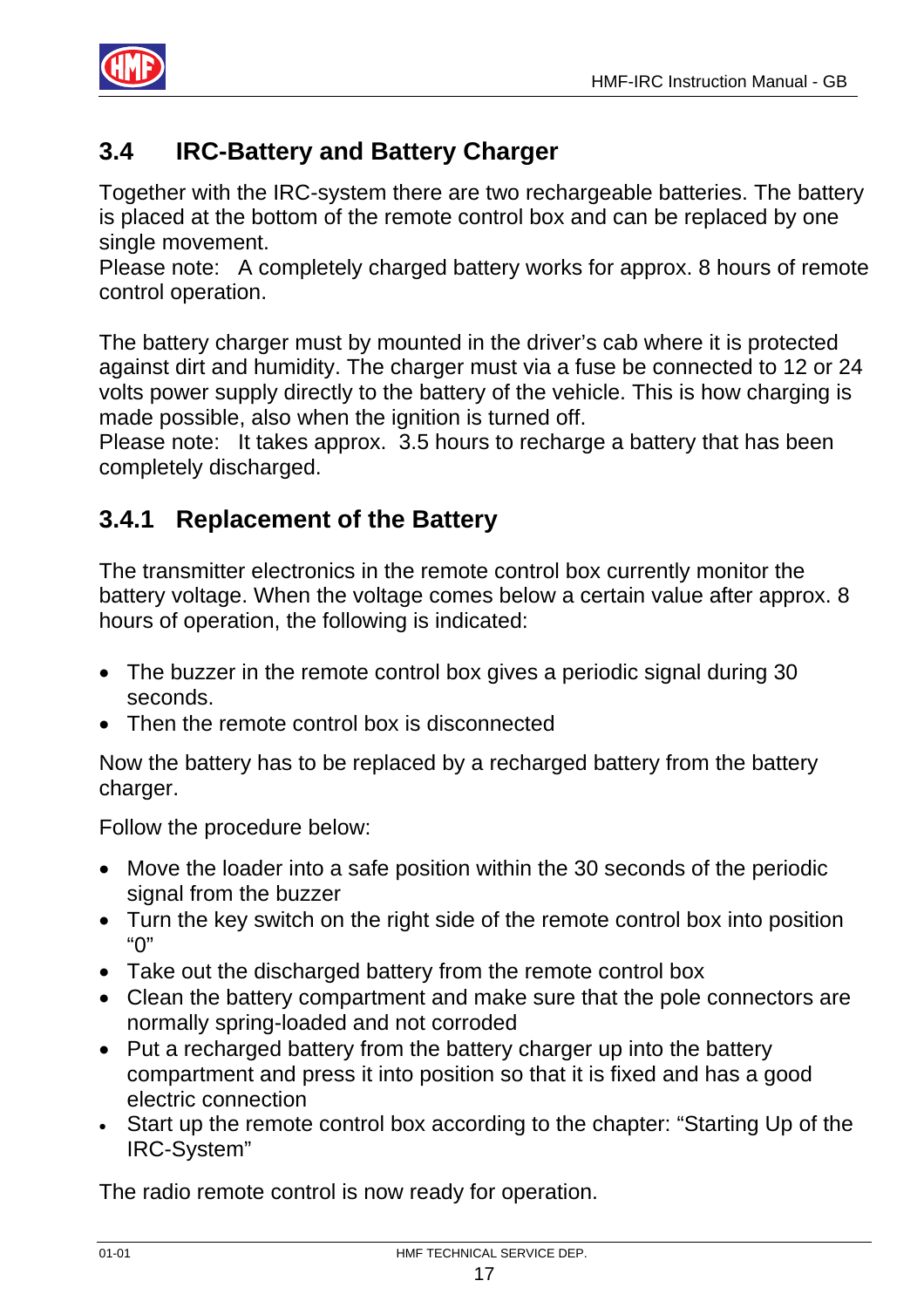

# **3.4.2 Charging of the Battery**

Right after a discharged battery has been taken out of the remote control box, it has to be recharged in the battery charger according to the following procedure:

- Put the battery into the battery compartment of the battery charger and press it into position so that it is fixed and has a good electric connection.
- The green diode on the charger is lit, indicating that the battery is being charged.
- The battery charger registers when the battery is completely charged
- After approx. 3.5 hours the charging is completed, and the green diode starts flashing
- The battery charger now change to "maintenance charging", ensuring that the battery does not discharge after some time
- A completely charged battery is thus always available in the battery charger



### **3.4.3 Good Advice about the Battery**

To ensure the longest possible working time of the batteries, the following must be respected:

- The battery must be completely discharged before recharging it
- Do not replace the battery before the buzzer indicates that the battery has to be recharged
- In case of low temperatures the capacity and working time of the battery are reduced
- When at rechargeable battery is discarded, dispose of it as special waste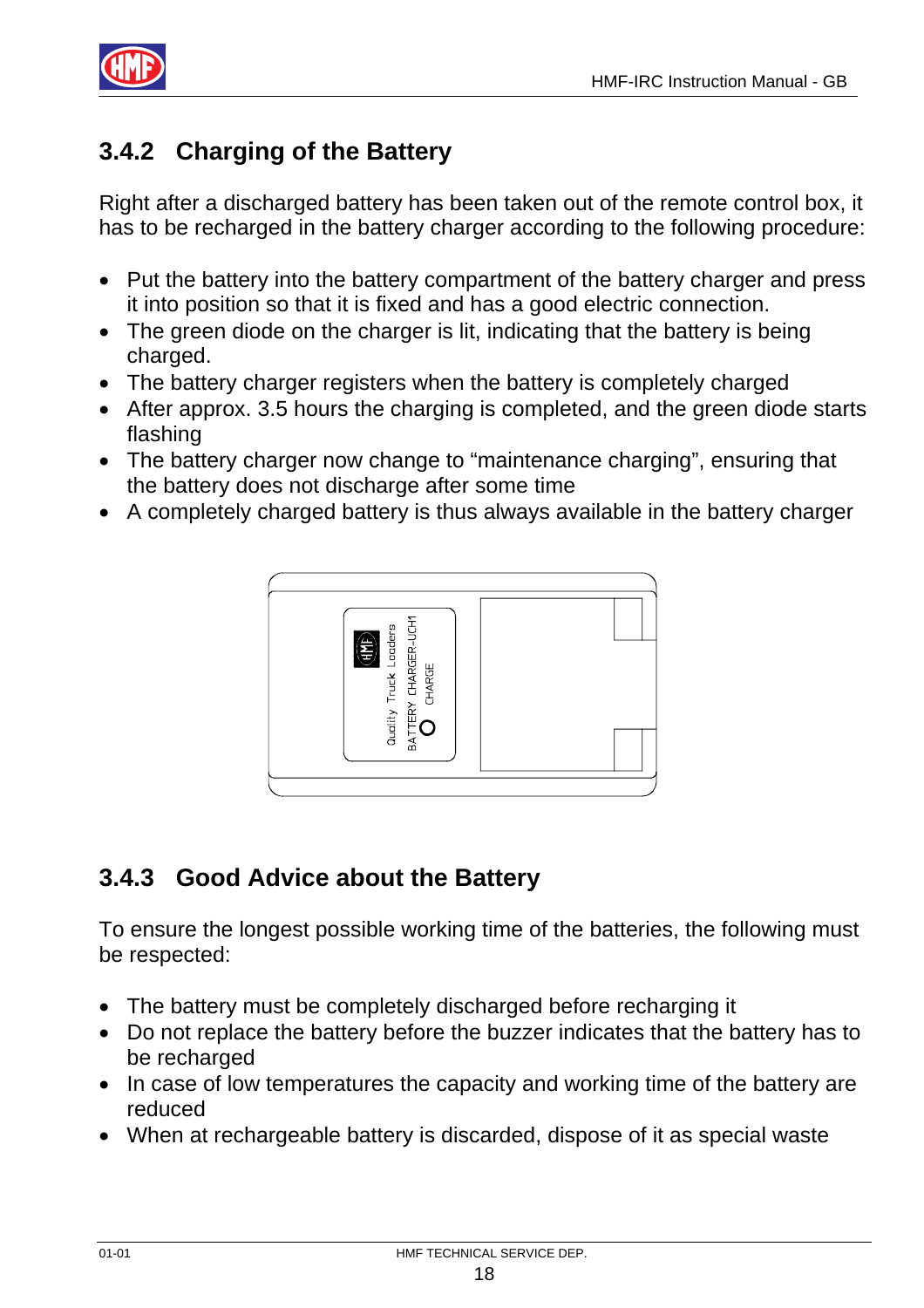

#### **3.5 Remote control cable** (option)

The remote control box can be connected to the electronic box by means of a remote control cable.

Please note! The cable is not delivered together with the IRC-system as standard.

The remote control cable can be used if the remote control box cannot communicate with the electronic box in case of battery failure, interruption in the radio communication, errors in radio transmitter/receiver, or the like,

The cable has an adapter in one end, which is inserted in the battery compartment on the remote control box.

#### **3.6 Transmitter System, Frequencies**

Every time the IRC-system is started up, one out of 16 frequencies in the ISMband is chosen.

In the self-test phase during start up of the remote control box, the system is testing whether the chosen frequency can be used or whether it collides with other radio transmitters. If it cannot be used, repeat the starting up procedure and the next frequency will be chosen.

A coded data telegram is now transmitted from the remote control box with an address that must be in accordance with a corresponding data telegram with its address in the electronic box at the frequency in question.

When the radio receiver has accepted the coded data telegram of the radio transmitter, the IRC-system is ready for operation.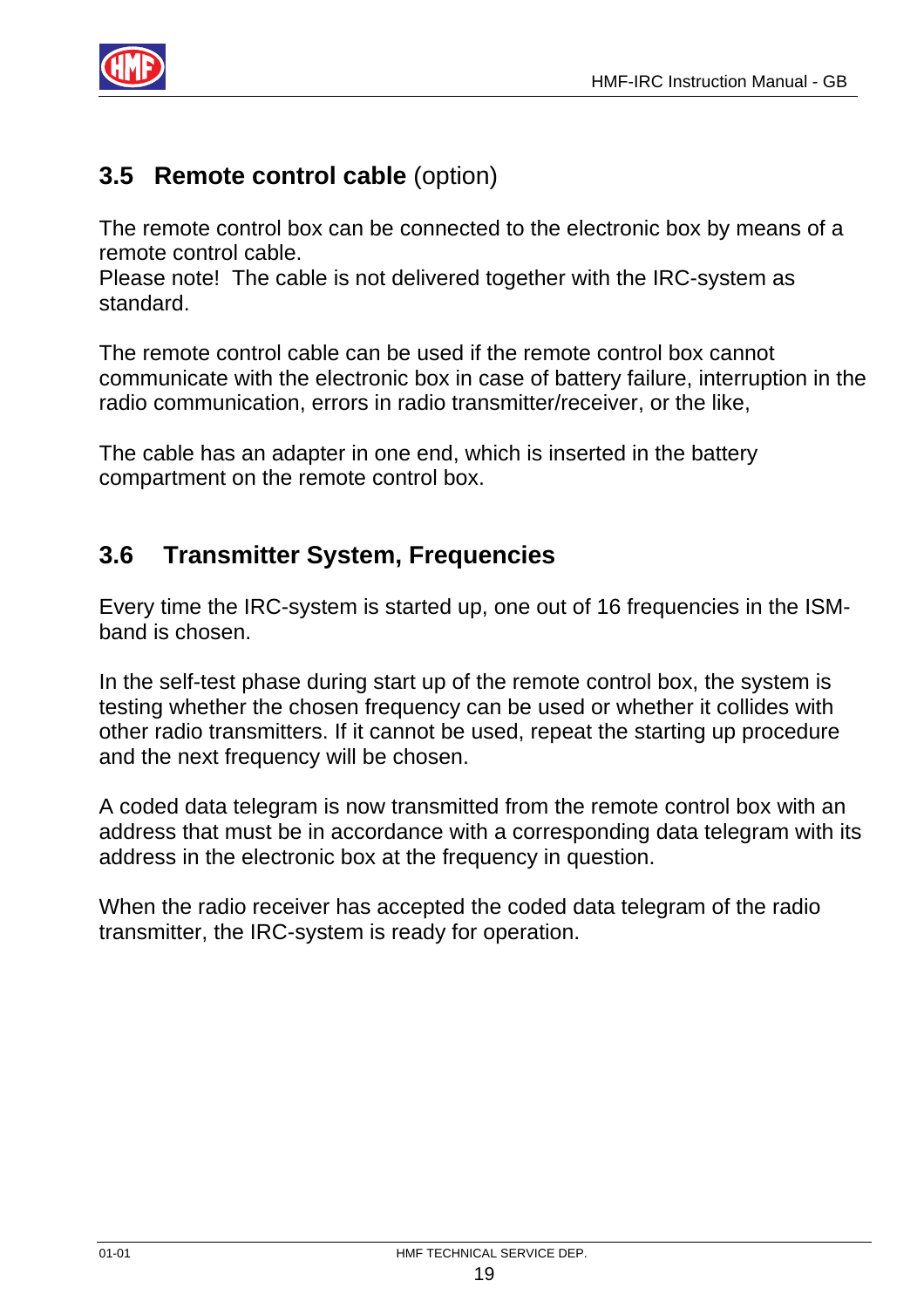

#### **4. Safety Regulations**

The IRC-system makes it possible to control the loader via radio signals, and therefore there are certain safety regulations that have to be respected:

- Only personnel, who have been instructed in operating the equipment, must work with a remote controlled loader.
- The loader operator must read the instruction manuals delivered together with the loader before starting up loader operation, and follow the instructions during loader operation.
- When the remote control box is not being used, disconnect it, and pull out the key from the key switch.
- For safety reasons, keep the remote control box inside the driver's cab when not in use.
- Before carrying out mounting, maintenance or repair work, turn off the power supply to the system
- Do not change or remove anything from the safety devices.
- When cleaning the loader, avoid spraying on water and never use highpressure rinsing for cleaning the electronic components.

Before loader operation, the loader operator must check as follows:

- that the remote control box belongs to the loader that is to be operated
- whether there are any cracks on or damage to the IRC-system
- that the operating symbols on the remote control box are intact
- that the loader is stopped when pushing the stop button
- that the remote control system functions correctly
- that no other person stays on or near the loader
- that the parking brake of the vehicle has been applied before starting the engine by means of the remote control box.

During loader operation the operator must:

- stand in a suitable distance from the hook and the load, have a good visibility, and see to it that no unauthorised persons enter into the working area.
- be aware that it is not permitted to move the load over himself or anybody else
- be ready to let go of the control levers and push the stop button, if he looses control over the loader movements.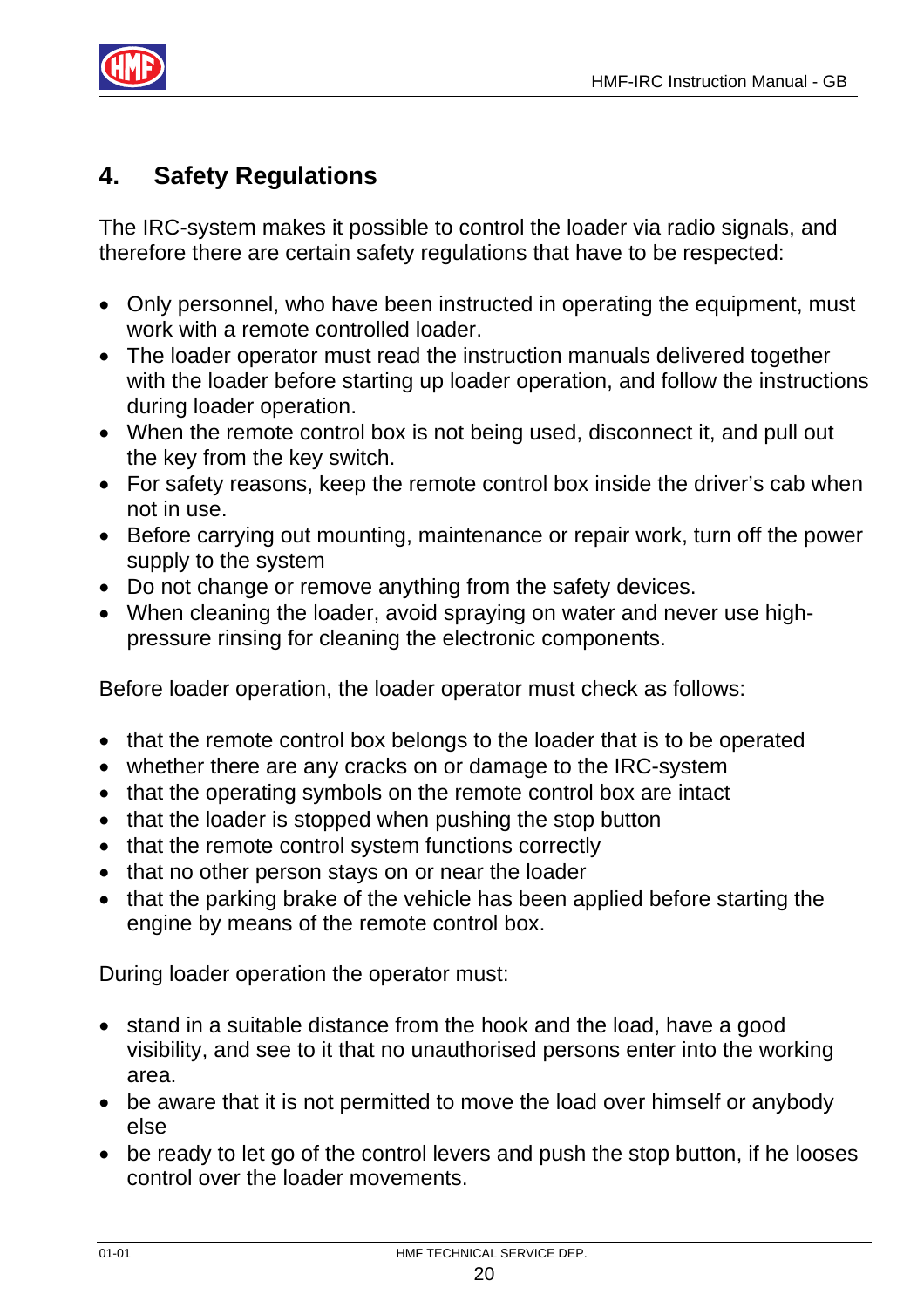

After loader operation the operator must:

- *push* the stop button on the remote control box and on the loader.
- put the remote control box in a place inaccessible to others
- report any errors, damage or defects on the equipment to the person responsible for the loader

# **5. Starting Up of the Loader**

Before starting up, the essential safety regulations have to be respected, just as the general procedure in connection with starting up of the loader has to be followed.

Please see the *Instruction Manual* of the *loader* as well as the *RCL Instruction Manual*.

Before loader operation, extend the stabilizer beams and lower the stabilizer legs to the surface.

### **5.1 Starting Up from the Indicator Panel of the RCL**

When the loader is equipped with an IRC-system, the diodes on the RCL indicator panel have different indications than a manually operated loader during start up.

- Connect the pump (PTO); the controller is thus powered
- All stop buttons must be pulled out (there is a stop button at each control position).
- Push the green press button on the RCL indicator panel.
- The RUN and FUNC diodes are flashing
- Push the yellow press button *twice* to choose the stabilizer function
- When the stabilizer legs have been lowered, *start up the IRC-system*

Loader operation can start.

**Please note:** During stabilizer operation, a change of the load moment of the loader exceeding 10% will entail that the system automatically changes into loader operation mode.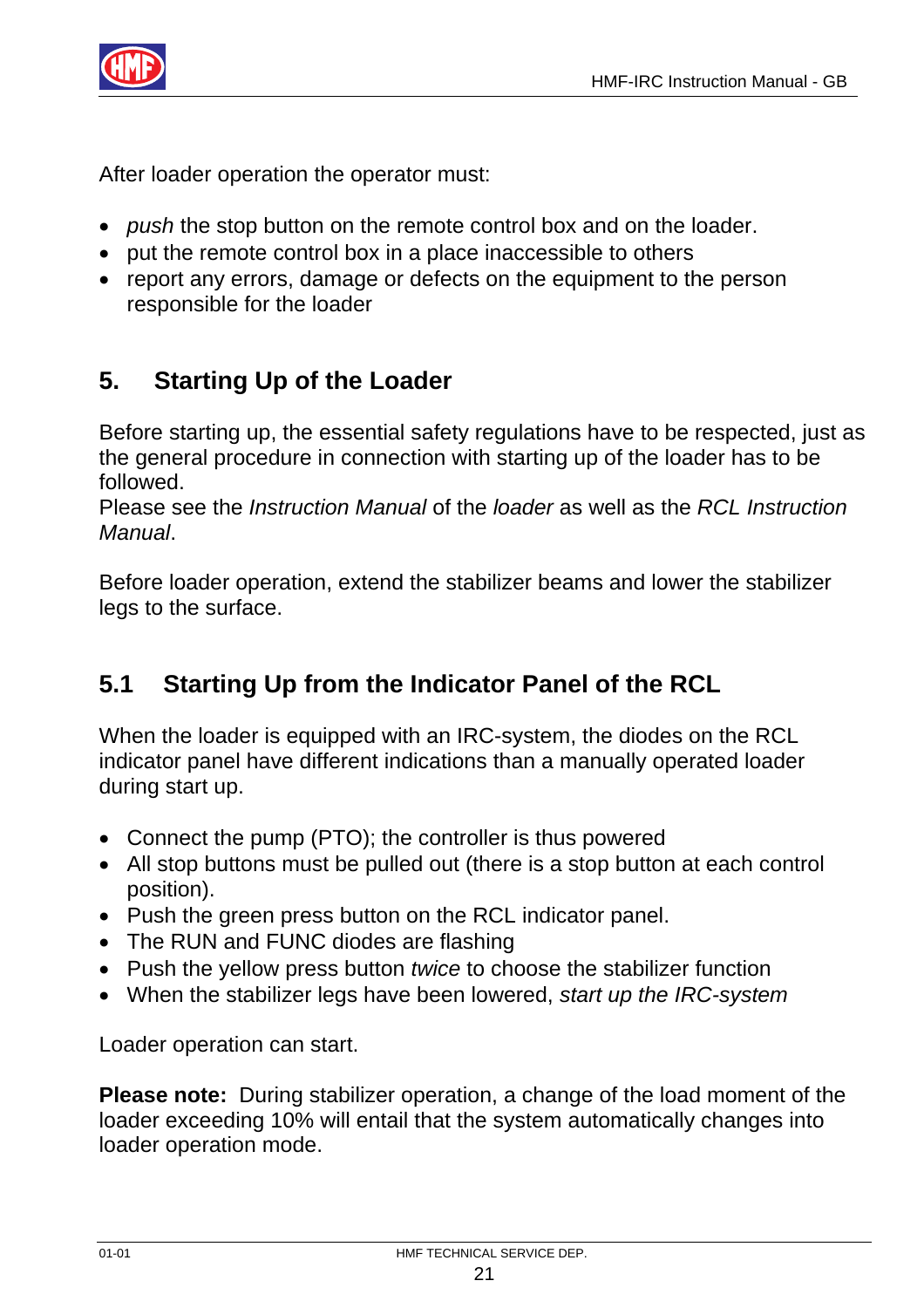

# **5.2 Starting Up of the IRC-System**

Starting up of the IRC-System from the remote control box:

- The key switch must be in position "0"
- The stop button on the remote control box must be pulled out (turn it to the right).
- All control levers must be in neutral position
- Turn the key switch into position "I"
- The buzzer indicates: signal for approx. 3 sec. pause for approx. 3 sec. a short signal
- The indicator lamp starts to flash
- Push the green press button (starting up the RCL).

The following is indicated:

| <b>Remote control box</b>  | The indicator lamp is flashing                                                                        |  |
|----------------------------|-------------------------------------------------------------------------------------------------------|--|
| <b>Electronic box</b>      | The OPERATION diode is flashing<br>The SIGNAL diode is flashing<br>The NORMAL diode is constantly lit |  |
| <b>RCL indicator panel</b> | The RUN diode is constantly lit                                                                       |  |

The RCL/IRC-system is ready and loader operation can start.

### **5.3 Starting Up from the IRC-Remote Control Box**

Alternatively the RCL/IRC-system can be started up from the remote control box:

- Connect the pump (PTO); the controller is thus powered
- All stop buttons must be pulled out (there is a stop button at each control position).
- Start up the IRC system (see that item)
- Push the yellow press button *twice*
- Extend the stabilizer beams and lower the stabilizer legs

Loader operation can start.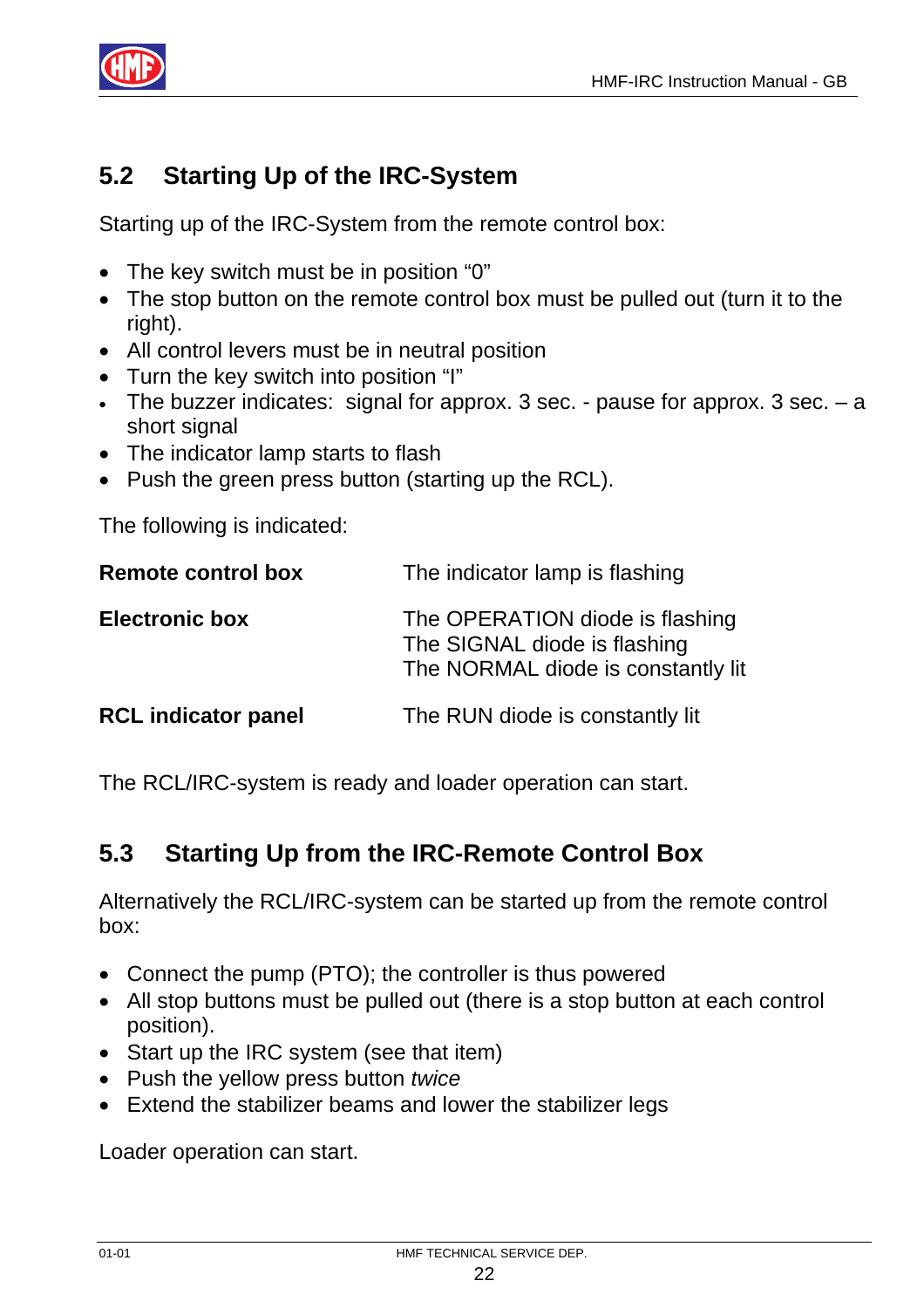

# **6. Signalling during Loader Operation**

When the loader is remote controlled, the operator must keep an eye on the indications of the RCL indicator panel. Please see the *RCL Instruction Manual* of the loader.

To avoid unexpected stops of the loader movements, it is important to pay attention to the indications from the buzzer of the remote control box. A periodic signal from the buzzer during 30 seconds indicates that the battery has to be changed (recharged).

Move the loader into a safe position within the 30 seconds of the periodic signal from the buzzer.

If the indicator lamp on the remote control box turns off and the loader cannot be remote controlled, it may be due to radio interference or system errors. Please see chapter on troubleshooting.

# **7. Emergency Stop during Loader Operation**

If a dangerous situation occurs, where you are about to loose control of the loader, push the stop button on the remote control box and stop the loader.

When the stop button is pushed on the remote control box, the RCL controller registers this as an error. The RUN and FUNC diodes start flashing.

Start up the IRC-system again according to the procedure and continue loader operation.

Please note! Every time the IRC-system is started up, always test the functioning of the stop button. When pushing the stop button, it must not be possible to remote control the loader.

### **8. Stopping the IRC-System**

After loader operation, interrupt the IRC-system according to the following procedure:

- Push the stop button.
- Turn the key switch into position "0", pull out the key and keep it with you.
- Stop the hydraulic pump, the power to the system is thus interrupted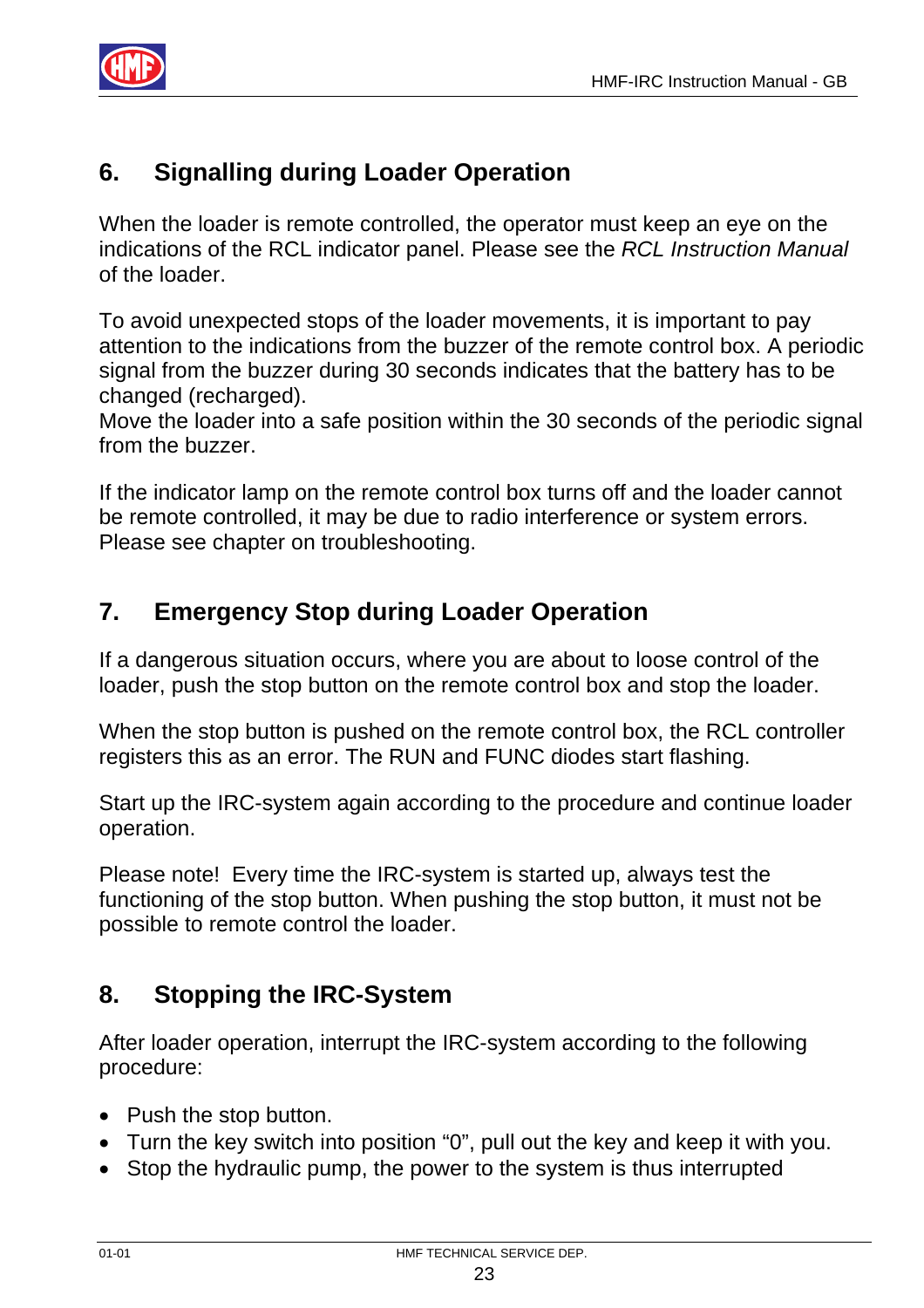

#### **9. Emergency Operation of the Loader**

In case of IRC-system errors the following is indicated:

- The ERROR diode on the electronic box flashes
- The RUN and FUNC diodes on the RCL indicator panel are flashing

In this fault condition it is not possible to remote control the loader.

However, it is possible to change into emergency operation of the loader in the following way:

- On the RCL indicator panel, hold down the yellow press button while pushing the red press button
- The RUN and FUNC diodes on the RCL indicator panel are still flashing

Now emergency operation of the loader is possible by using the control levers on the valve block of the loader.

As a control of whether the system is set for emergency operation, it is possible to push the red press button and the 100% diode will flash. If not, then change into emergency operation again according to the above-mentioned procedure.

**Please note:** In case of manual emergency operation of the loader, the loader's lifting capacity is reduced (the loader is derated) to 90% of its normal capacity.

To change back into remote control mode, repeat the procedure stated above: push/hold down the yellow press button and push the red press button.

### **10. The HDL-System** (Option)

If the loader is equipped with an HDL system (Heavy Duty Lifting), it offers the possibility of an increase of the loader's nominal load by approx. 10 % while the working speed is reduced.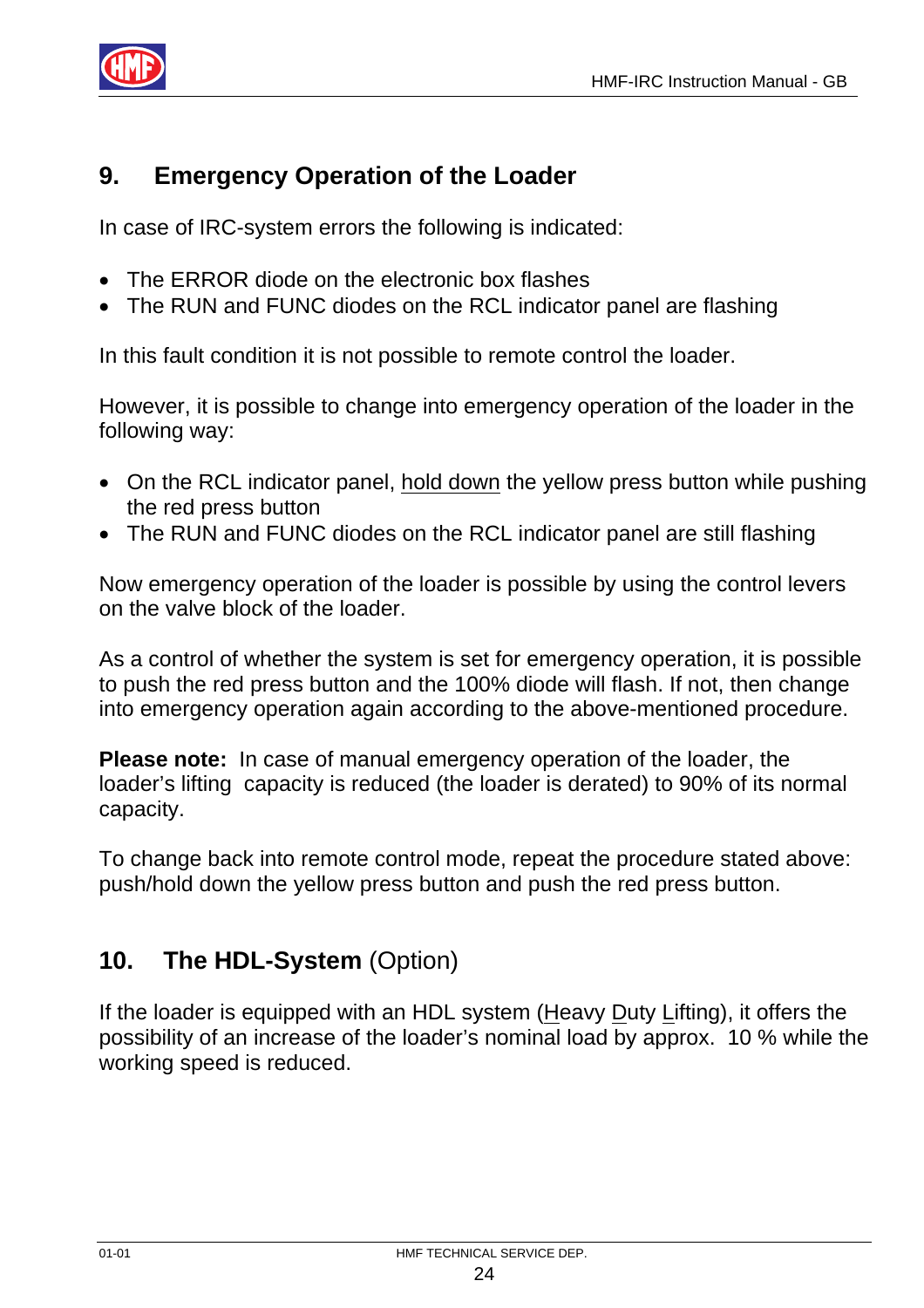

# **10.1 Proportional HDL**

In connection with the IRC-system, activation of the HDL-system is proportional, i.e. step-less.

#### Example:

A heavy load is extended at max. speed at a longer out-reach by means of the "extension out"-function.

When the loader has reached 80% of its capacity limit, the HDL is automatically activated independent of the operator's doings.

Now the speed of the "extension out" movement is reduced proportionally down to 20% of the nominal working speed.

Correspondingly the working speed is increased proportionally to 100%, if the load is retracted to a shorter reach by means of the "extension in"- function.

The example describes how the HDL-system works in connection with the extension-function. The proportional HDL-activation functions in the same way in connection with all other loader functions, which increase or reduce the load moment of the loader.

When the HDL-system is activated, this is indicated on the RCL indicator panel by the FUNC diode flashing.

# **10.2 Micro Operation**

If the loader is to make positioning tasks, it will be possible to reduce the working speed of the loader by means of the HDL-system.

Irrespective of the loader's load moment, the working speed of the loader can be reduced to approx. 20% by pushing *the red press button* on the remote control box, thus activating the HDL.

By pushing *the red press button* once again, the HDL-system is deactivated again. However, this implies that all control levers have been into neutral position at the same time as the load moment is below the loader's normal lifting capacity limit.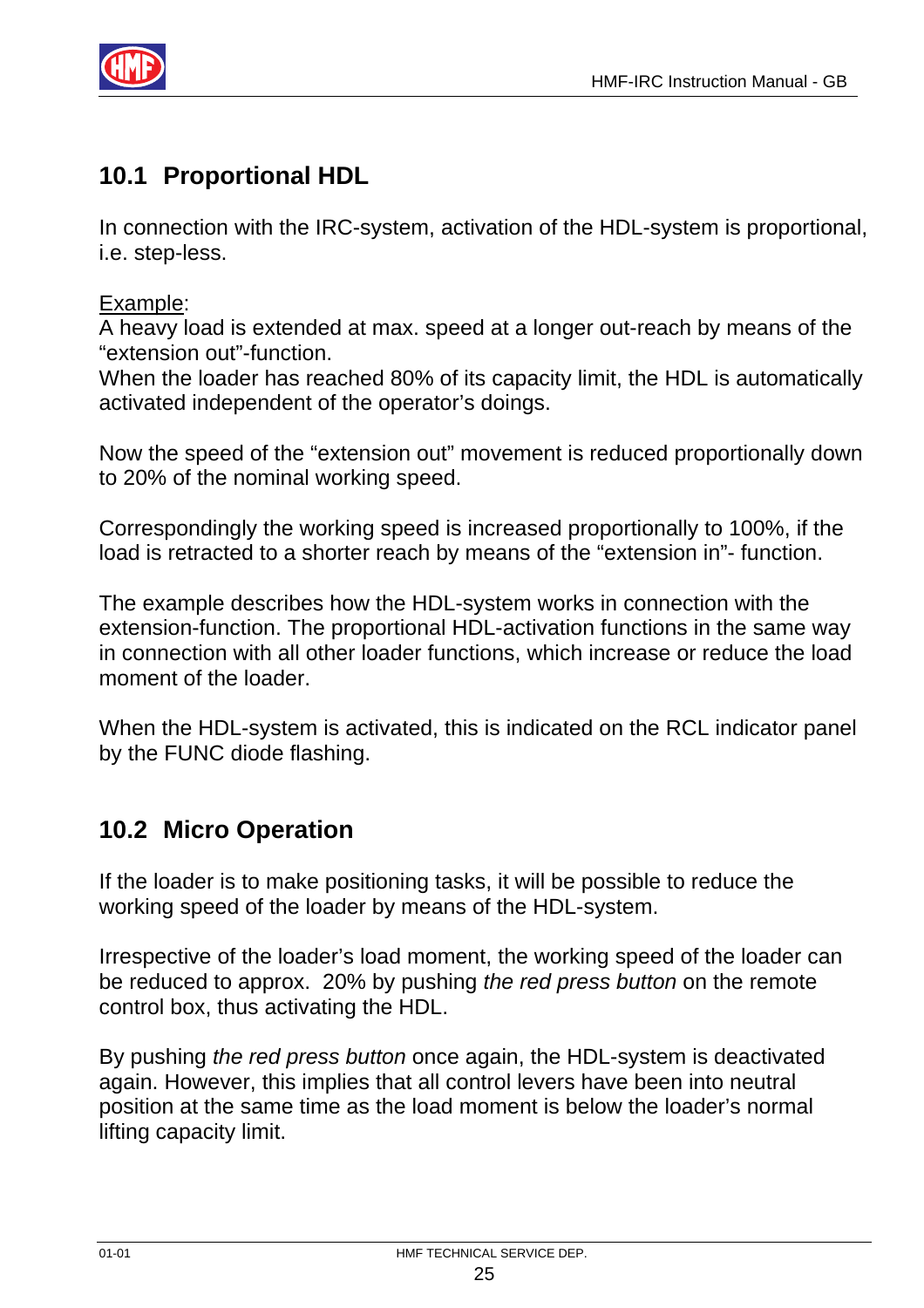

# **Troubleshooting**

In case of an error in the radio communication or the transmission of data between the electronic box and the RCL controller, the system comes up with the following error messages:

- The ERROR diode on the electronic box flashes
- The RUN and FUNC diodes on the RCL indicator panel are flashing

It will now be possible to troubleshoot by *pushing and holding down the red press button* on the RCL indicator panel.

Now a diode indicates where to find the error in the system.

| <b>Flashing diode</b> | Type of error                                                            | Remedy                                                                                    |
|-----------------------|--------------------------------------------------------------------------|-------------------------------------------------------------------------------------------|
| 85% diode             | The IRC-system has not                                                   | Re-start the IRC-System                                                                   |
|                       | been started up                                                          |                                                                                           |
| 90% diode             | Start up error in the Can-bus<br>communication                           | Re-start the IRC-System                                                                   |
| 100% diode            | The RCL controller has been<br>set for emergency operation               | Change back into remote<br>control mode. Please see<br>chapter on Emergency<br>Operation. |
| 80%, 85% diodes       | The stop button on the<br>remote control box is<br>activated (pushed in) | Pull out the stop button (turn<br>it to the right)                                        |
| 80%, 90% diodes       | Error at the cable connection<br>for the dump valve input in<br>the RCL  | Please contact an authorised<br>HMF service point.                                        |

If problems continue, contact immediately an authorised HMF service point.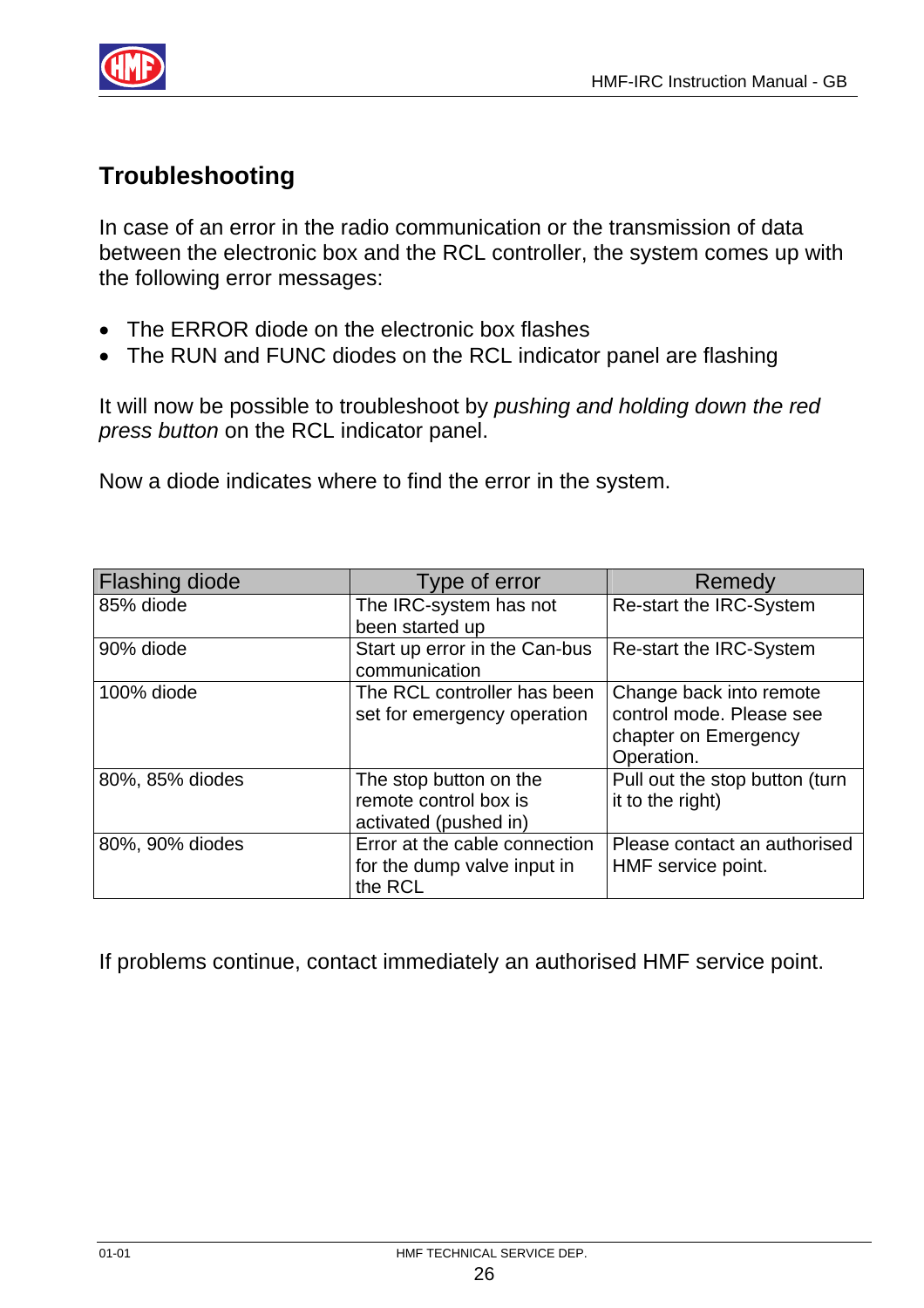

#### **Maintenance**

It is important to check and maintain the IRC-system both currently and when the loader has its regular service overhaul at an authorised HMF service point.

The following items must be respected:

- When cleaning the loader, avoid spraying on water and never use highpressure rinsing for cleaning the electronic components.
- Before carrying out mounting, maintenance or repair work, turn off the power supply to the system.
- Check whether there are any cracks on or damage to the IRC-system. If yes, the equipment must be repaired immediately.